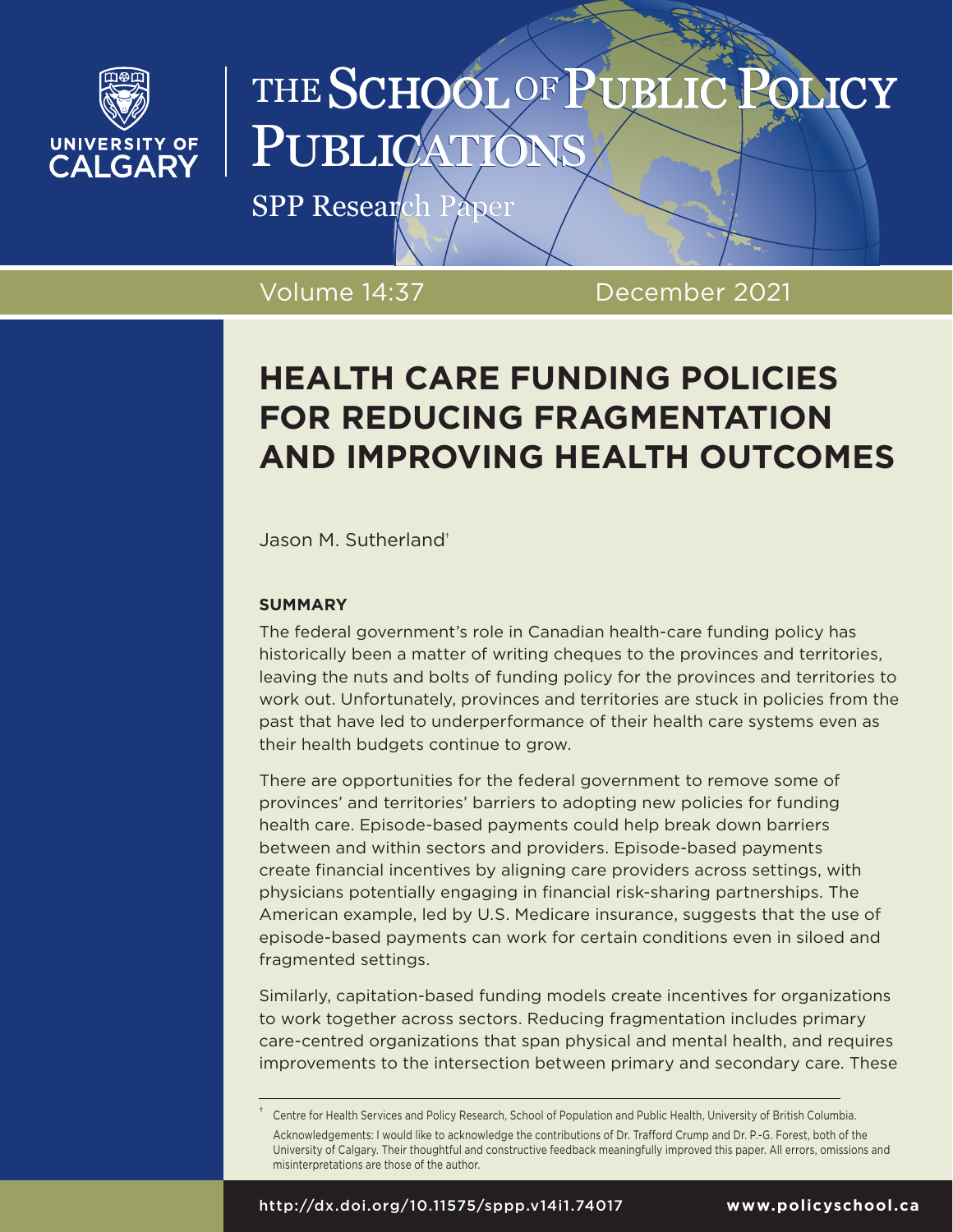new-to-Canada models allocate a pre-set budget to provider organizations for health care based on each resident's health. The goal of these primary care-focused models is to align funding with resident's long-term health outcomes.

The federal government can use what leverage it has to remove provinces' and territories' barriers to funding policy reforms. The federal government can fund research into best practices, fund the development of new streams of data that better measure value from health care funding, and support ways to link social care data with health care data.

On a per capita basis, combined provincial, territorial and federal spending on health care places Canada among the highest of wealthiest countries in the world. Progress on the quadruple aim is elusive and ill-measured. Frustratingly, money does not appear to be the primary reason for underperformance in health care; the problem is likely due to how it is spent. Ontario is experimenting, albeit narrowly and slowly, with some new initiatives in episode-based funding, without causing ruptures in Canadian society.

Provincial and territorial funding policies involve costly trade-offs. COVID-induced pressures on health care may tip the balance of these trade-offs towards funding policies previously considered too dynamic. Even with the widespread aversion to use market forces that prevails in Canadian health care, the use of funding policies to shape new and different incentives or activities might work in Canada, too.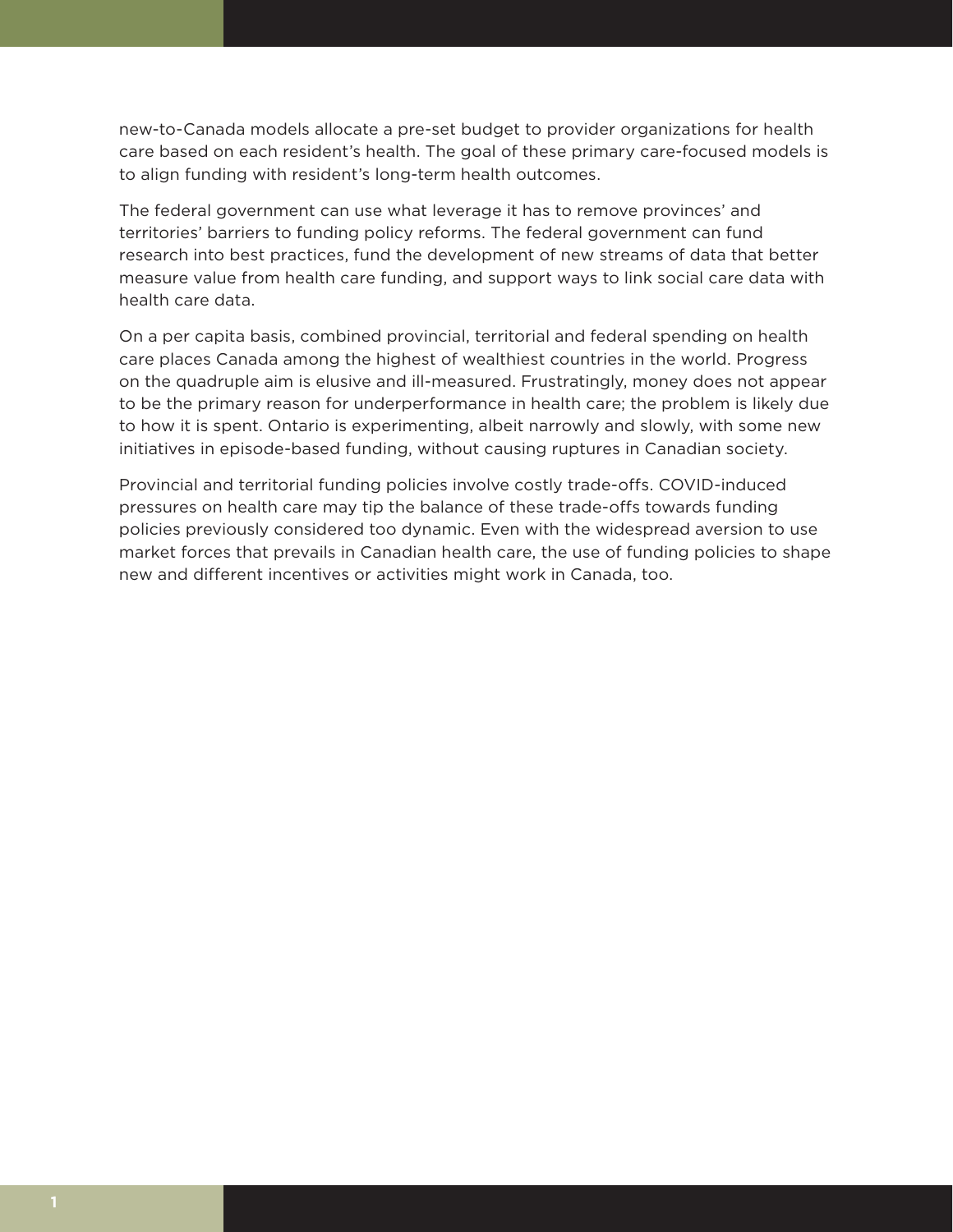# **POLITIQUES DE FINANCEMENT DES SOINS DE SANTÉ POUR RÉDUIRE LA FRAGMENTATION ET AMÉLIORER LES RÉSULTATS EN MATIÈRE DE SANTÉ**

Jason M. Sutherland†

### **RÉSUMÉ**

Le rôle du gouvernement fédéral dans la politique canadienne de financement des soins de santé a toujours consisté à émettre des chèques pour les provinces et les territoires, tout en les laissant s'arranger avec les détails de la politique de financement. Malheureusement, les provinces et les territoires se trouvent coincés avec des politiques du passé qui ont entraîné une sous-performance des systèmes de santé alors même que leurs budgets de santé continuent de croître.

Le gouvernement fédéral a la possibilité d'éliminer certains des obstacles à l'adoption de nouvelles politiques de financement des soins de santé. Les paiements groupés pourraient aider à éliminer les barrières parmi les secteurs et les fournisseurs de services. Ce type de paiement crée une incitation financière en alignant les fournisseurs de soins dans tous les types de contextes et où les médecins s'engagent dans des partenariats de partage des risques financiers. L'exemple des États-Unis, mené par l'assurance maladie Medicare, suggère que l'utilisation de paiements groupés peut fonctionner dans certaines conditions, même dans des environnements cloisonnés et fragmentés.

De même, les modèles de financement par capitation incitent les organisations à travailler ensemble dans tous les secteurs. La réduction de la fragmentation inclut les organisations axées sur les soins primaires qui couvrent la santé physique et mentale, et nécessite des améliorations à l'intersection entre les soins primaires et secondaires. Ces modèles nouveaux au Canada allouent un budget préétabli aux organismes fournisseurs de soins de santé en fonction de l'état de santé de chaque résident. L'objectif de ces modèles axés sur les soins primaires est d'aligner le financement sur les résultats en matière de santé à long terme pour les résidents.

<sup>†</sup> Centre de recherche sur les services et les politiques de santé, École de santé publique et des populations, Université de la Colombie-Britannique. Remerciements. Je tiens à souligner les contributions de MM. Trafford Crump et P.-G. Forest, tous deux de l'Université de Calgary. Leurs commentaires constructifs ont considérablement amélioré ce document. Toute erreur, omission ou interprétation erronée est celle de l'auteur.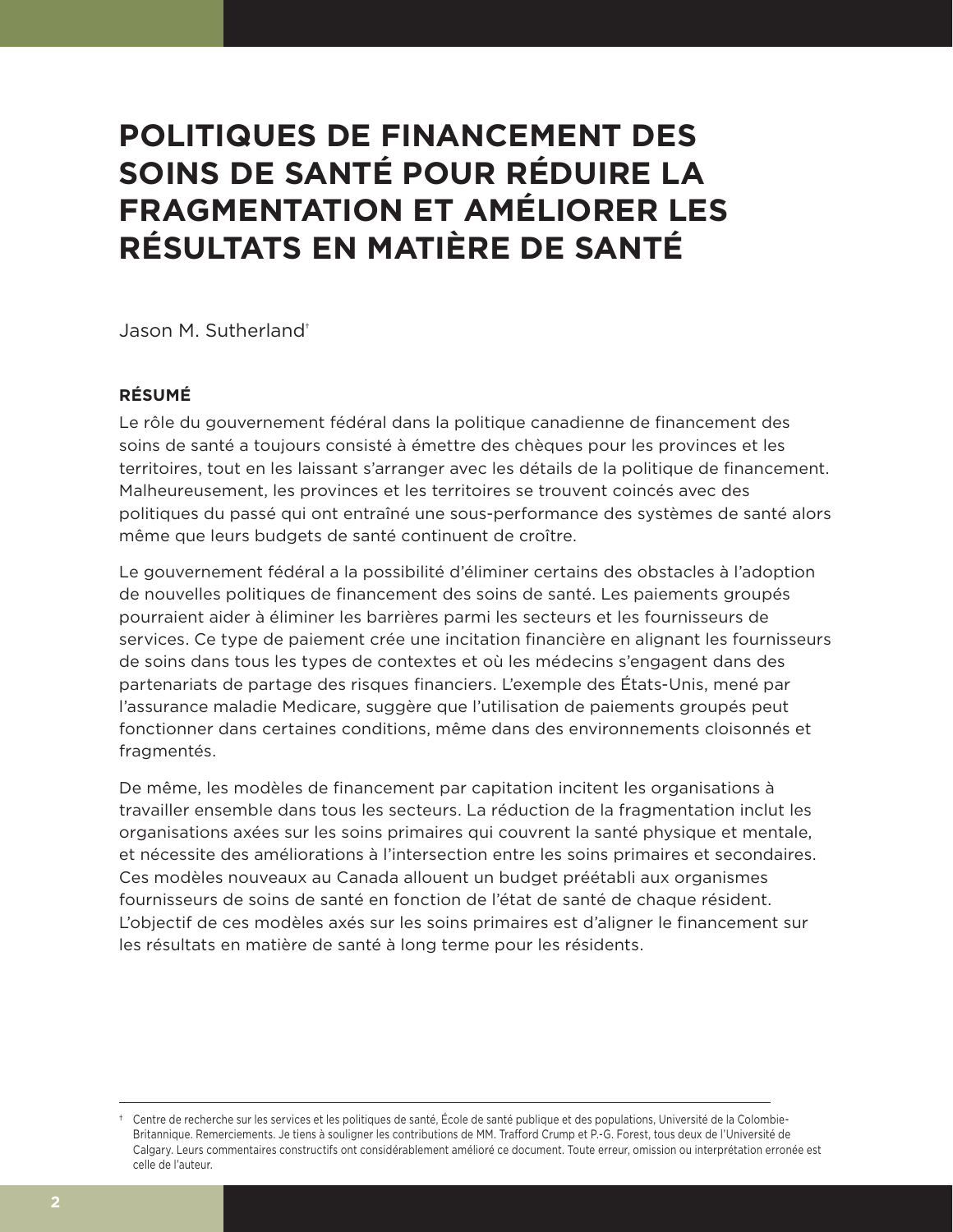Le gouvernement fédéral peut utiliser son influence pour éliminer les obstacles au financement des réformes politiques dans les provinces et les territoires. Le gouvernement fédéral peut financer la recherche sur les pratiques exemplaires, financer le développement de nouveaux flux de données qui mesurent mieux la valeur du financement et soutenir les moyens de relier les données sur les soins sociaux aux données sur les soins de santé.

L'ensemble des dépenses en santé provinciales, territoriales et fédérales par habitant placent le Canada parmi les pays les plus riches du monde. Or, les progrès envers le quadruple objectif demeurent insaisissables et mal mesurés. Malheureusement, l'argent ne semble pas être la principale raison de la sous-performance des soins de santé; le problème est probablement dû à la façon dont il est dépensé. L'Ontario fait l'expérience, quoique de manière réduite et lente, de nouvelles initiatives de financement groupé, sans provoquer de ruptures dans la société canadienne.

Les politiques de financement provinciales et territoriales entraînent des compromis coûteux. Les pressions imposées par la COVID-19 sur les soins de santé pourraient faire pencher la balance vers des politiques de financement auparavant considérées comme trop dynamiques. Même avec l'aversion généralisée à utiliser les forces du marché qui prévaut dans les soins de santé au Canada, l'utilisation de politiques de financement pour façonner des incitations ou des activités nouvelles et différentes pourrait également fonctionner au Canada.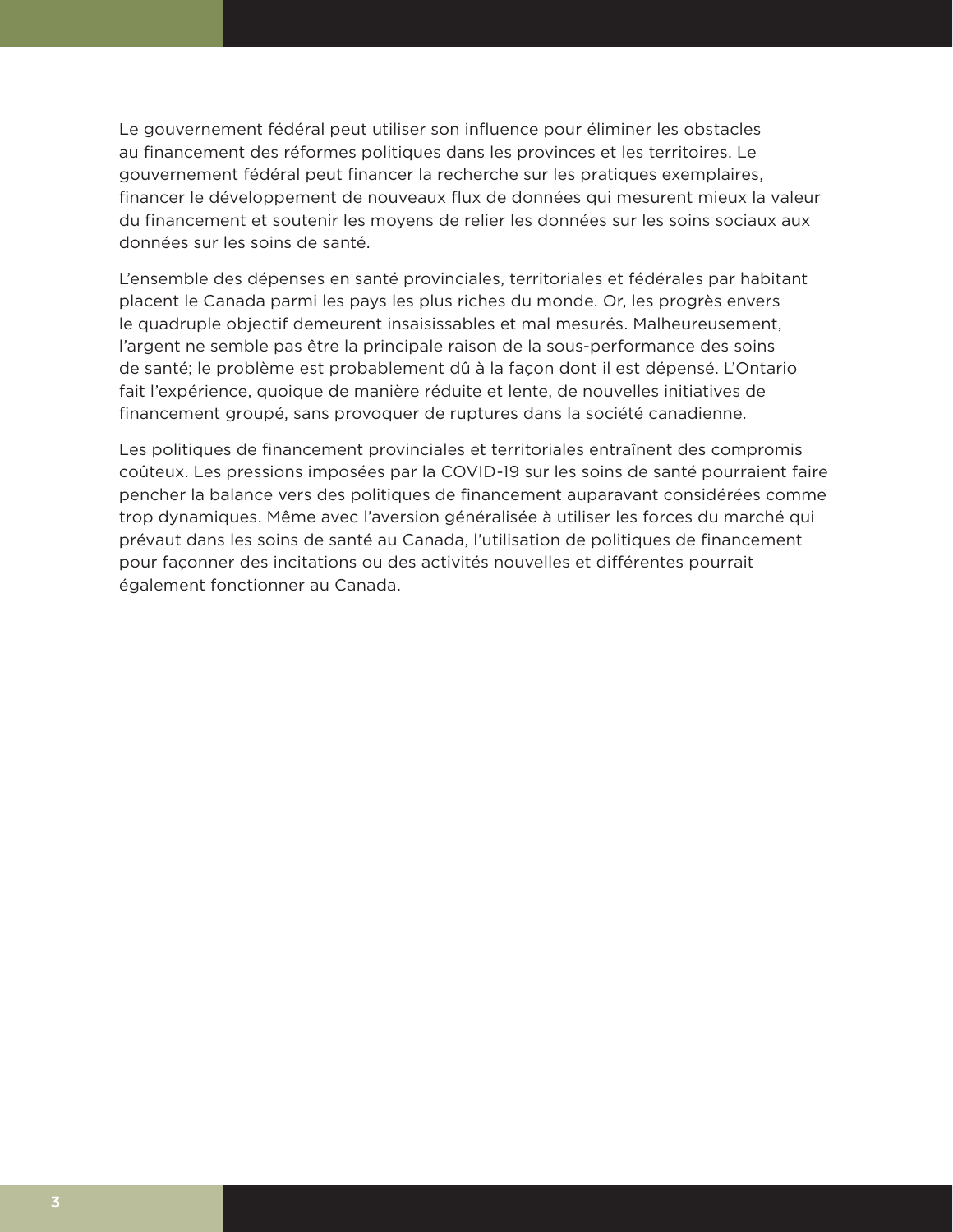# **GENERAL INTRODUCTION**

In 2017, the federal government took a new approach to that taken in the early 2000s to move forward on health system priorities. The government worked with the provinces and territories (PTs) to identify shared health priorities for federal investments, develop common areas of action within these priorities through an FPT framework, and then negotiated bilateral agreements with each PT. COVID-19 has highlighted the need for resilient health care systems that will continue meet the needs of Canadians today and in the future.

It is in this context that in April 2021, the School of Public Policy convened a group of health policy experts to develop research papers on various aspects of the evolution of health care in consultation with Health Canada. These experts have a diverse range of perspectives on issues related to Canadian health systems. Health Canada was consulted on the list of topics, but the orientation of each paper, the methodology, as well as the substance of the recommendations were left entirely to the discretion of the authors.

We are proud to share the result of this process. Each paper in this series of eight was subject to the intense scrutiny, and discussed extensively following detailed roundtable presentations. Two eminent health policy experts were also asked to conduct a careful double-blind review of the papers, with a special focus on rigor, readability, and relevance. We believe these policy briefs offer a rare combination of original thinking, deep subject expertise, and technical feasibility: a perfect balance between the very practical needs of the end users of the research and the independent and innovative spirit that pervades all the work originating from the School of Public Policy.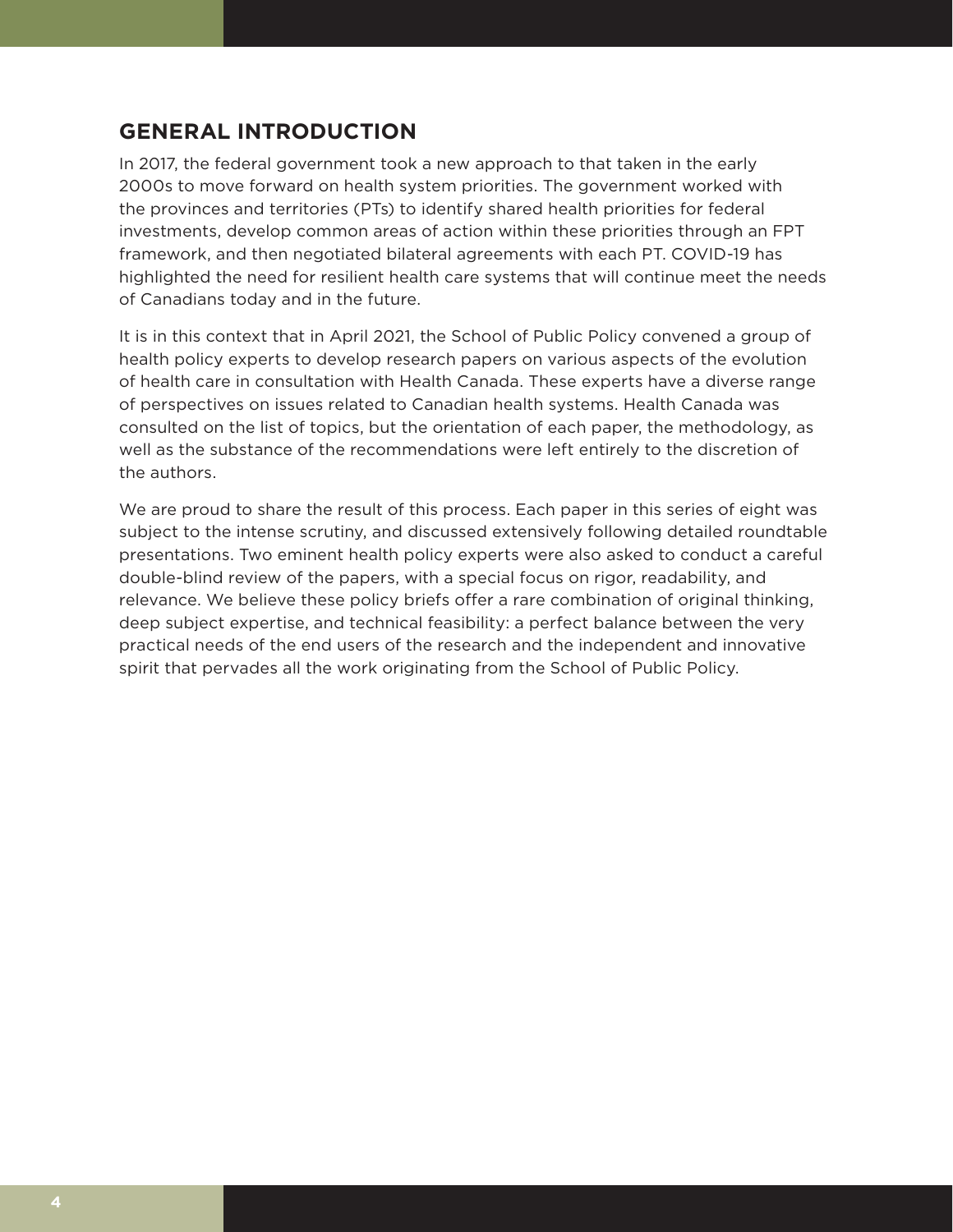### **INTRODUCTION**

This is a policy paper commissioned by Health Canada in 2021 and its goal is to articulate to Health Canada a number of health care funding policies that aim to improve cost-efficiency, effectiveness and equity of health care delivery in provinces and territories.

In this policy paper, "funding policy" refers to the constellation of federal, provincial and territorial laws, regulations and policies used to govern the dispersal of funds — and financial incentives — to regions, health care organizations and individual providers for the provision of publicly funded health care services, products and devices. The term "funding policy" does not refer to the policies associated with raising funds to pay for health care, often referred to as "health care financing" (Deber 2003). From this broad interpretation, funding policy intersects with many facets of health care delivery, such as the roles of regulated professions, technology adoption, capital planning and health outcomes.

To achieve its goal, this paper has two aims: 1) to present a number of options regarding health care funding policies by drawing from my experience and research in the Canadian and international context; and 2) to identify opportunities for the federal government to positively influence health care delivery by "nudging" the provinces and territories to adopt new health care funding policies by removing important barriers.

This policy paper is founded on three critical assumptions. First, it assumes that the federal, provincial and territorial governments seek to develop and maintain highperforming health care delivery networks that steadily improve population health outcomes. Second, in recognizing that there is no silver bullet that will "fix" the problem of improving value from health care, this policy paper also assumes that governments at all levels already recognize the most significant "problems" in their delivery networks. That is, the delivery of health care is fragmented and silo-based, meaning that health care is delivered by independent organizations or individual providers, whose accountabilities for cost-efficiency and effectiveness are disconnected from one another (Commission on the Reform of Ontario's Public Services 2012; Ravenscroft 2005). Finally, it assumes that provincial and territorial governments may seek to address known problems by implementing new funding policies that strive to improve the value of their health care spending if the "price" of reform is not too high among governments' constituents.

The scope of this paper is limited to discussing a number of health care funding policies that I consider to be among the most likely to be successful at reducing fragmentation between sectors, changing incentives between and within sectors and providers, and taking advantage of the visible opportunities for reducing disparities in health outcomes among different population subgroups.

The scope of this paper does not extend to exploring the entirety of relevant international scientific literature and projecting the findings onto provincial and territorial health care delivery networks. Only where evidence or context is considered important are scientific references provided; additional references can be sought from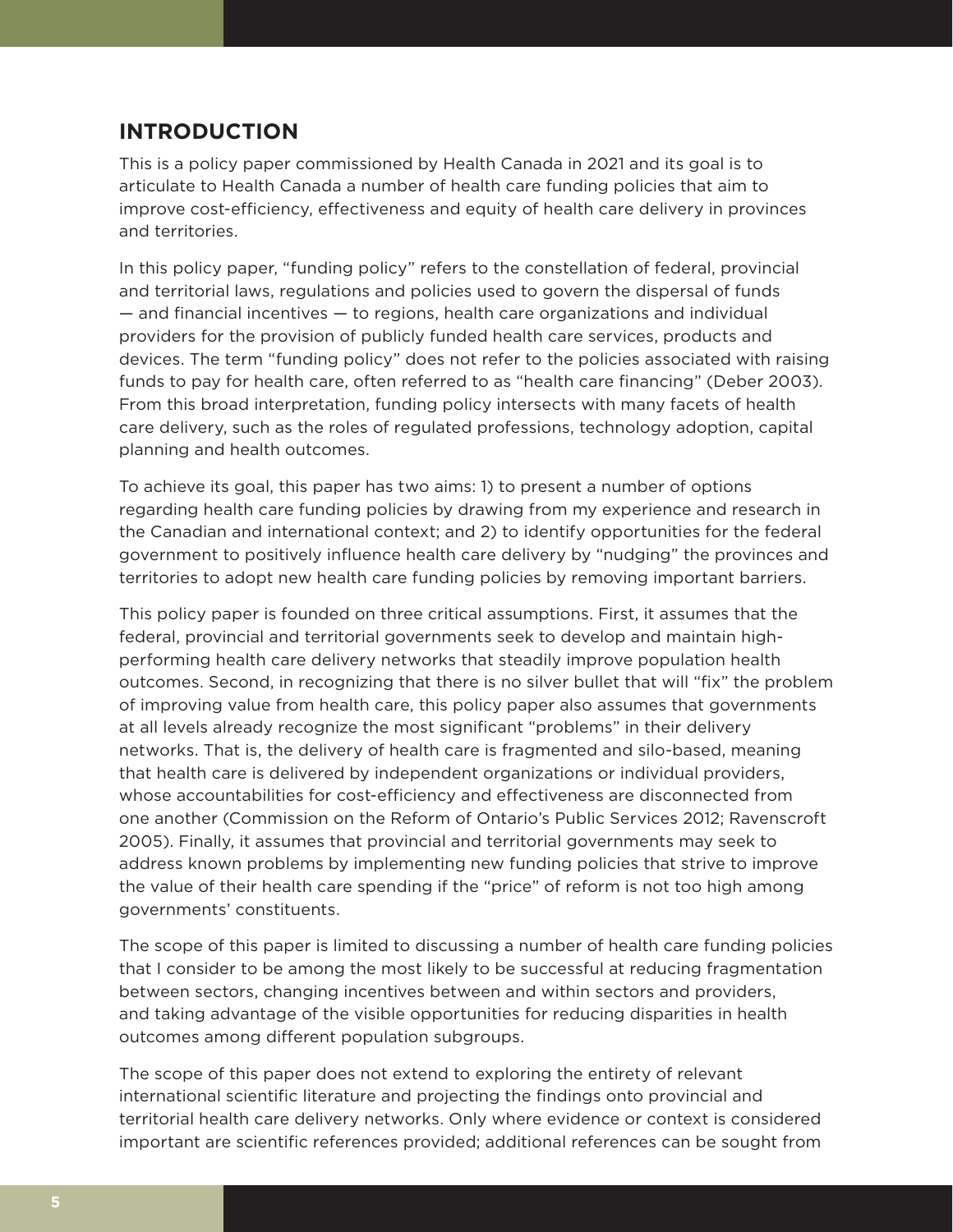the author. The scope of the paper also excludes consideration of privately funded health care services and products as substitutions, and assumes that the existing parameters of the Canada Health Act remain intact; accordingly, this paper has some focus on publicly funded health care, though not exclusively so.

This policy paper begins with a brief background outlining the utility of funding policies to affect the cost-efficiency, effectiveness and equity of health care delivered in provinces and territories. It then discusses two complementary policy approaches that show promise to improve value from health care funding. It then pinpoints in some depth several key issues associated with each policy's potential implementation. The paper concludes by considering options for the federal government to support funding policy reforms in provinces and territories.

## **CANADIAN CONTEXT**

Provinces and territories have shown a willingness to spend on health care. On a per capita basis, combined provincial, territorial and federal spending on health care places Canada among the highest of wealthiest countries in the world (Davis et al. 2014; Schneider et al. 2021) However, there is substantial evidence demonstrating that provinces and territories can improve the value from their health care spending by improving effectiveness, cost-efficiency, accessibility and health outcomes (Schneider et al. 2021).

Since the amount of public money spent on health care doesn't appear to be the primary cause of poor performance, the way in which the money is spent may be of critical importance to the value of health care received by provinces and territories.

As architects of their own regulations and policies, provinces and territories can change their decidedly hands-off approach to health care funding policies while remaining within the parameters of the Canada Health Act. With some modest exceptions in Ontario, funding policies have largely been untouched by successive provincial and territorial government policy-makers of all political stripes. Hospitals are a case in point: policy-makers have decried spending growth in the hospital sector as a threat to provincial budgets, even though hospital funding policies have largely been untouched for decades.

Unpacking the incentives underlying health care funding policies is not new to the Canadian health policy community; policies and financial incentives for organizations and individual health care providers exist, and their policy trade-offs are mostly well understood (Deber 2004; Kirby 2001; Marchildon 2004; Sutherland and Crump 2013). For instance, global budgets, or a single lump sum, are used as a hospital funding policy in many provinces. The result has been signals to hospital boards and regions that slowing cost growth has been governments' priority, and that its relative importance exceeds elective surgery wait times, experiences of care, or quality. The policy trade-offs in other sectors are equally studied; for example, fee-for-service remuneration policies for physician services signals that provinces and territories value the volume of physicians' services over other objectives.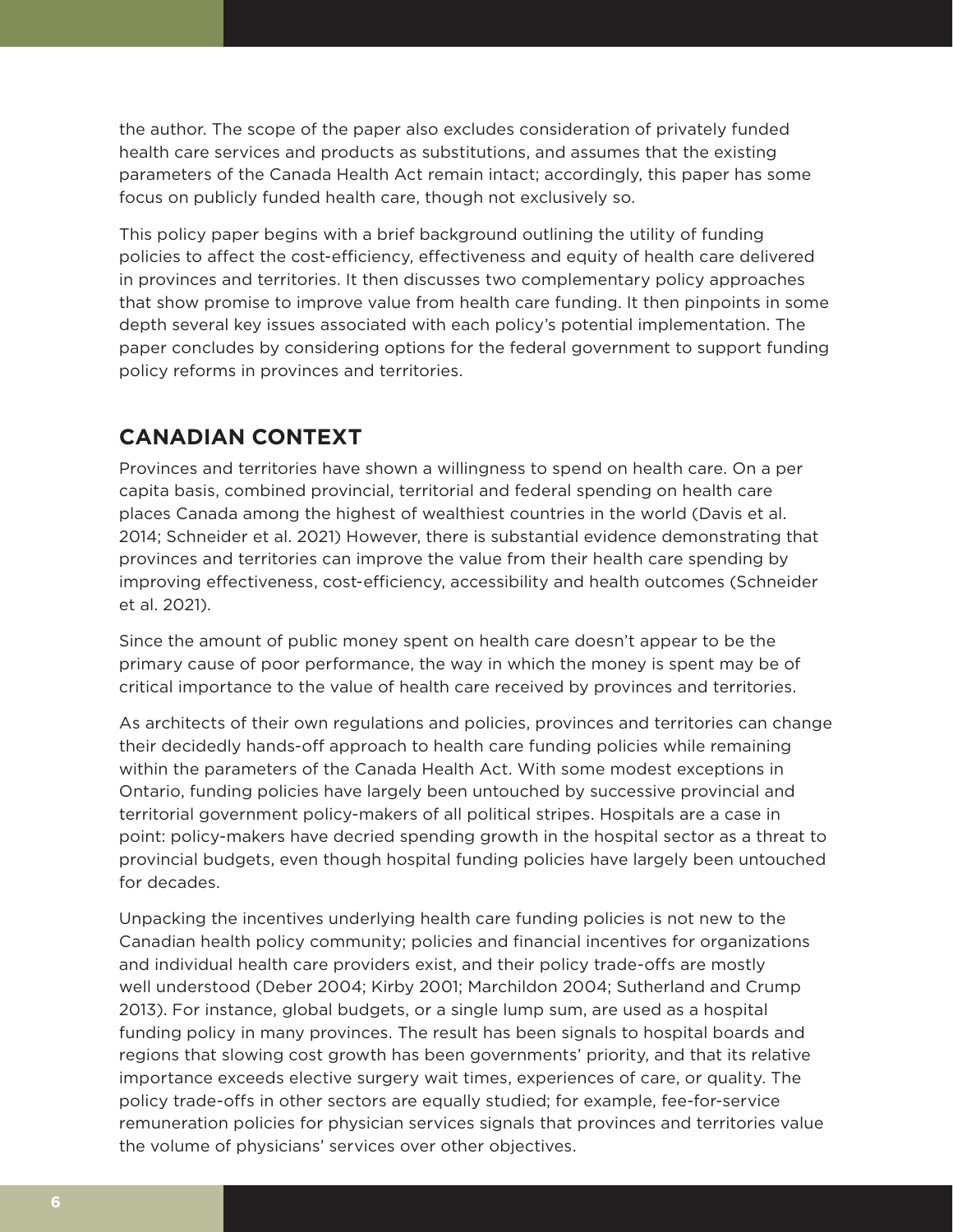An emerging theme in health care funding policy is the intersection of sector-specific funding policies on patient care. For instance, bed-day funding for long-term care and global budgets for hospitals result in few financial incentives for long-term care or hospitals to "pull" the right patients into, or to "push" them out from hospital-based care when it is safe and effective to do so. Provinces see an important manifestation of the intersection of long-term care and hospital funding policy in the inappropriately high prevalence of alternative level care (ALC), whose spending exceeds \$1 billion each year (Walker et al. 2009; Wong et al. 2020).

Ontario's 2012 Drummond report unambiguously articulated that "What we have is a series of disjointed services in many silos" (Commission on the Reform of Ontario's Public Services 2012). This observation is equally true today. Sector-specific funding policies are a significant contributor to fragmentation between sectors and a barrier to improving health-sector performance and population health outcomes (Smith et al. 2020). The consequences of sector-specific funding policies are experienced by patients as a lack of co-ordination between different settings of care and health care providers.

There are benefits to Canadian health care policy-makers to closely examining health care funding policies in other countries that create shared financial incentives for different sectors, settings and providers. There are relevant policies among countries that have universal (or mixed) publicly funded health care, including Australia, England, Denmark, Germany and the United States, where policies targeting avoidable care and better health outcomes have been instituted (Independent Hospital Pricing Authority 2021; Kristensen et al. 2015; Zuckerman et al. 2016). There is also much to be learned from the Netherlands and the United States, where they are experimenting with funding policies that align financial incentives across multiple sectors and providers of health care (Chen et al. 2015; de Bakker et al. 2012; Drewes et al. 2017; Nyweide et al. 2015; Struijs and Baan 2011).

Directly importing health care funding policies from other countries or health systems into Canada will be difficult, unless the policies are adapted to reflect attributes of provincial and territorial health care delivery structures. In other words, new health care funding policies will have to reflect the primacy of hospital and physician care embedded within the Canada Health Act; provincial and territorial prioritization of physical health over mental health; and some provinces' regionalization of health care delivery. Some provinces' ministries of health have actively developed funding policies (e.g., Ontario's quality-based procedures and bundled payments) (Baxter et al. 2016; Embuldeniya et al. 2018), whereas other provinces have not engaged in funding policy reforms (e.g., British Columbia and Alberta).

## **BUILDING FROM WHERE PROVINCES AND TERRITORIES ARE TODAY**

There is strong evidence demonstrating positive associations between high performance in health care systems and accessible and effective primary care (Haj-Ali and Hutchison 2017; Starfield 1998, 1994). Following this evidence and international trends, provinces and territories have invested in strengthening primary care (Aggarwal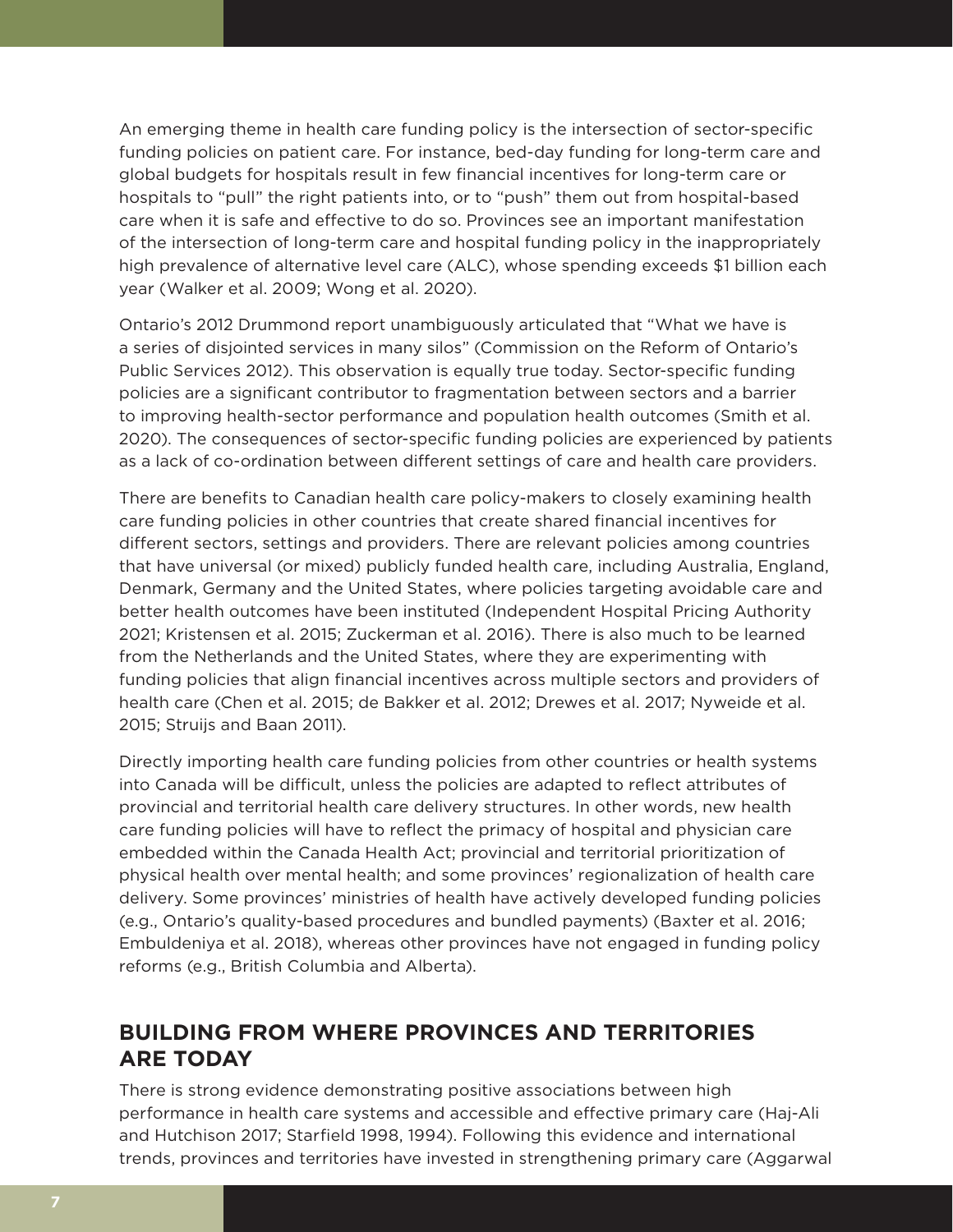and Williams 2019; Hutchison et al. 2011; Martin-Misener et al. 2019), a theme reinforced with federal spending in the 2003 First Ministers Health Accord targeting team-based primary care, and the earlier Primary Health Care Transition Fund (Hutchison et al. 2011; Motiwala et al. 2005).

The achievements of the past investments in primary care are unclear; government objectives of improving access, patient experience and chronic disease management in Canada continue to lag other countries (Canadian Institute for Health Information (CIHI) 2018; Schneider et al. 2021). Only Ontario made substantive changes to primary care funding policy, with widespread use of capitation- and salary-based physician remuneration options designed to address problems with access and medically complex patients (Glazier et al. 2019; Marchildon and Hutchison 2016).

Taking a step back, a striking difference between Canada's health care delivery networks and health systems in other countries is the lack of alignment of physician remuneration policies with other sectors and providers. To date, instances of alignment between physician remuneration policies and the needs of communities or regionalized health care delivery networks are rare.

To improve value from health care spending, it will be important to align physicians' services more closely with provincial and territorial (or regional) delivery networks (Strumpf 2020). Through their decisions regarding admissions, procedures, referral patterns, diagnostics, discharge orders and prescriptions, physicians are estimated to be responsible for decisions that drive up to 80 per cent of health care utilization and spending (Crosson 2009; Fred 2016). Changing the financial incentives for physicians is important, although it need not signal a push for an end to fee-for-service; there are settings in which the volume of physician care is the most valuable objective moreover, fee-for-service policies can be nested within other funding policies.

## **MOVING FORWARD WITH NEW FUNDING POLICIES**

In other countries, there are relevant examples of funding policies used to create financial incentives for differing objectives. These policies range from the micro level, which may include "discounting" or "clawing back" hospital-based payments associated with related re-admissions (related re-admissions are those that are causally linked with an earlier hospitalization), to the macro level, such as "shared savings" models. In the latter, reductions in health care spending below growth targets could be shared between insurers and health care providers (McWilliams et al. 2018; Ouayogodé et al. 2017).

One of the most visible opportunities to improve value from health care spending in Canada is to design and implement funding policies that create or align financial incentives between sectors and providers within provincial and territorial health care delivery networks. Appropriately crafted policies can create financial incentives to reduce fragmentation between sectors, possibly change health care utilization patterns and spending between and within sectors and providers, and target disparities in health outcomes among population subgroups or communities.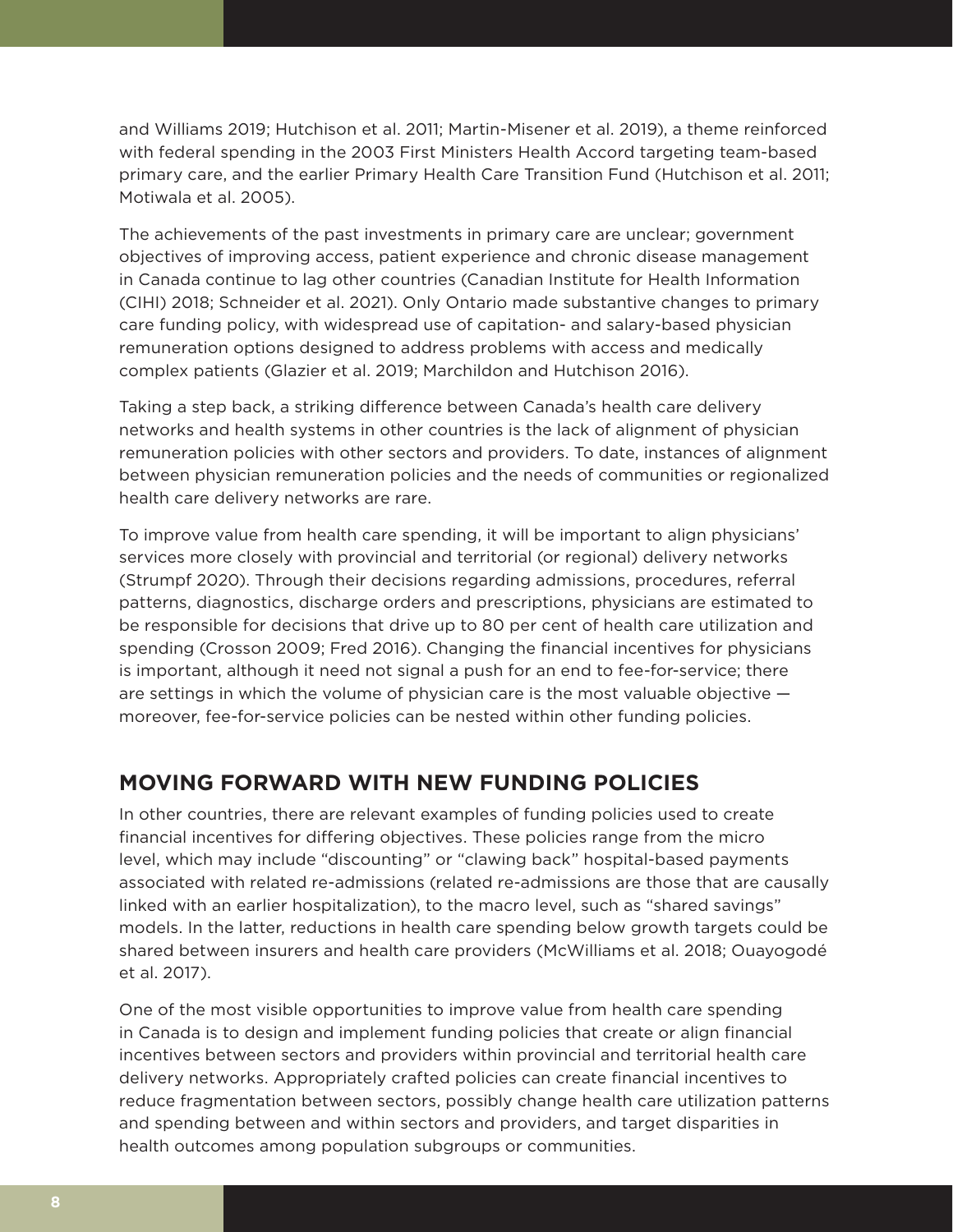To achieve this policy paper's goal of presenting funding policy options, two integrative policy options are proposed as options to target fragmentation between sectors and silo-based health care delivery:

The **first** approach is to develop funding policies that create financial incentives for health care organizations and providers to reduce fragmentation between sectors and ineffective or wasteful care. This incremental policy would be most suitable for discrete episodes of treatment and where treatment often spans settings and providers. Orthopaedic examples include hip, knee, shoulder or ankle replacements, where the episode spans the settings of specialist consult, hospital and rehabilitation, and providers include surgeons, anesthesiologists and physical therapists (among others in the hospital).

The **second** approach is to develop funding policies that create financial incentives for primary care–centred organizations and their providers to focus on the health of populations or communities, matching health services with patient treatment preferences and promoting disease prevention, while commensurately targeting ineffective care and fragmentation between sectors. This approach would apply capitated-type funding models, which means that health care organizations or providers receive a pre-set amount of funding for each patient whose physical and mental health services they are responsible for.

Capitated and population-based funding models are commonplace in a number of countries and mixed insurance models. While the suggested policies are incremental from an international perspective, these changes would be transformational in provinces and territories, changing the nexus of financial incentives from volume of care to value of care, and creating new organizations capable or accepting clinical and insurance risk.

The first approach is proposed as an immediate option for provinces and territories to pursue with their health care organizations and providers. Moreover, the first approach limits the clinical risk to ministries of health as they initiate new cross-silo contracting mechanisms, analytics and clinical and financial performance evaluation models. In contrast, the second approach will take longer to develop, owing to its inherent complexity, although it is built from the lessons learned from the first approach.

The rationale for the two-initiative approach is to provide a runway for provincial and territorial ministries of health to design, implement and monitor cross-sector policies that align financial incentives between sectors without having to move too far, too quickly, from their current capacities and capabilities. This two-initiative approach likewise gives provider organizations and individual providers time to transition their clinical activities to new financial incentives. The two approaches are not at odds with one another, since they align financial incentives in the same direction, although at different levels (meso and micro versus macro).

The premise of each of the two policy options is for provinces and territories to create financial incentives for between-sector co-operation and alignment of clinical activities. While incremental from an international perspective, these two policies are a significant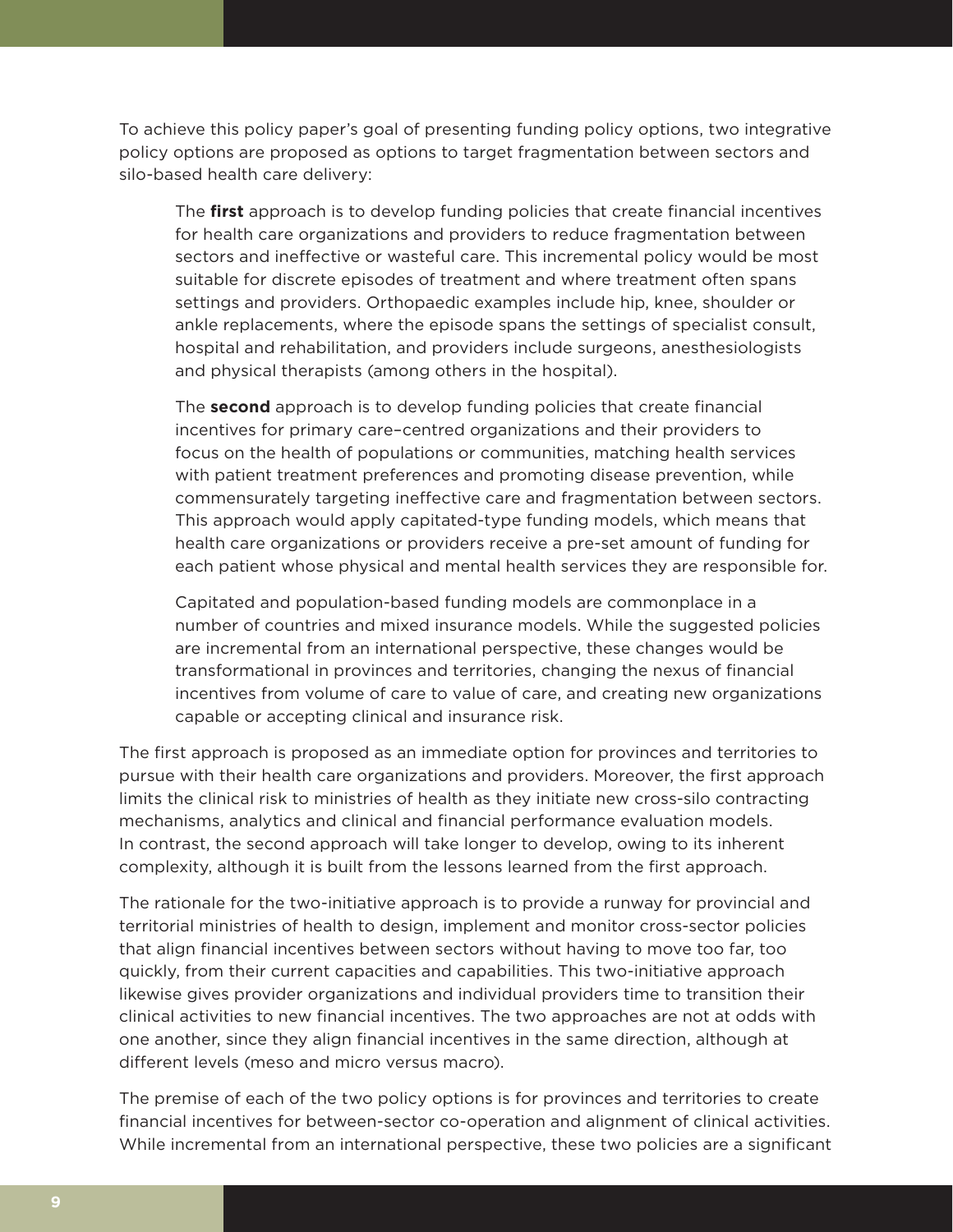departure from current sector-based funding policies used in provinces and territories in Canada. Provincial and territorial governments and health care organizations alike will have to forge new contracting relationships, create new organizations, integrate clinical care and information flow across sectors, create financial risk-sharing models, and monitor clinical outcomes and performance at the level of the individual.

# **ADDING GRANULARITY: PAYMENTS FOR INTEGRATED EPISODIC CARE**

Funding policies for episodes of care are designed to create a shared financial incentive for health care organizations and providers included in the episode's services. Skimping on care, or reducing effective utilization, is not deemed an effective strategy for episodes of care, since skimping heightens the risk of expensive institution-based care (i.e., re-admissions). To accelerate episode-based payment policies, the *federal government could provide financial, technological and analytic support for provincial and territorial adoption of episode-based payment policies that cross sectors, settings and health care organizations and providers*.

Under the rubric of "bundled payments," several countries have adopted funding policies where there is a single payment for an episode of care. However, there are many types of episode-based payment policies. Examples have defined episodes by time (e.g., a year of care) or index event (e.g., a hospitalization). So standardized parameters of episodes of care, in some form, could support adoption. For context, in the U.S., with leadership from the Medicare insurance program, episode-based payment for joint replacement (comprehensive care for joint replacement, or CJR) is now mandatory in 34 major metropolitan areas (Thirukumaran and Rosenthal 2021). That experience has shown that bundled payments have been most popular among providers for episodic or procedure-based conditions, such as hip or knee replacements, where providers have found opportunities for low-hanging fruit, substituting care between sectors.

The adoption of bundled payments in the U.S. has been slower for chronic conditions, such as congestive heart failure or chronic obstructive pulmonary disease. Where episode-based payments have been implemented for chronic and acute conditions, the international experience on the effectiveness of episode-based payments in slowing cost growth is minimal.

However, in the U.S., the 90-day Medicare CJR bundles are instructive to Canadian policy-makers for the elements that have been included as price adjusters: a patient's clinical complexity, age and a proxy for socio-economic status (namely, dual eligibility, defined as being eligible for Medicare and Medicaid insurance). This development indicates that Canadian work is needed to establish adjusters for vulnerable or marginalized residents.

There is reason to be optimistic regarding the opportunity for episode-based payments to reduce fragmentation and integration of care in Canada. Not only do episode-based payments formalize financial and clinical relationships between sectors and providers of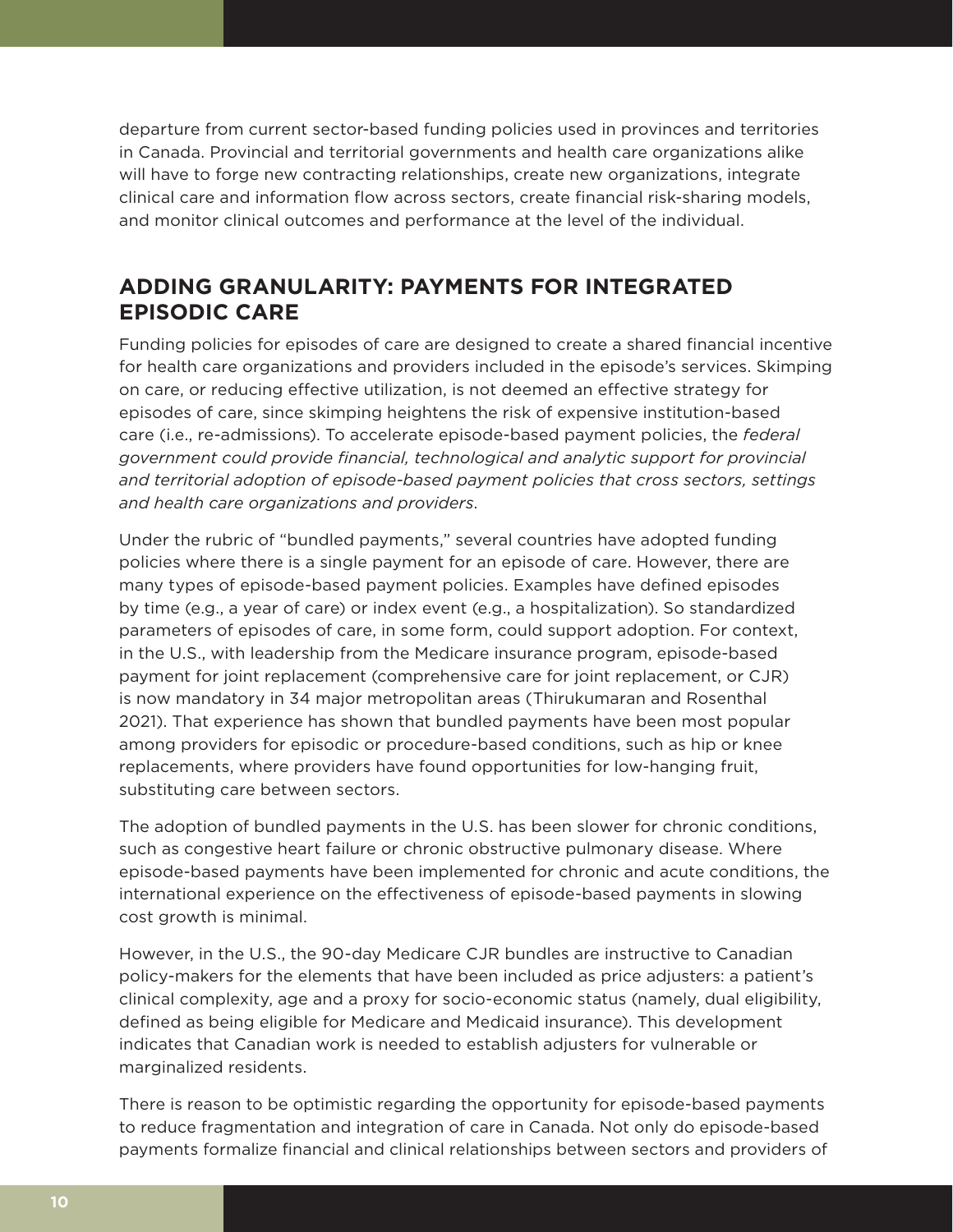care, but there is evidence that substitutions between sectors are available in provinces (Hellsten et al. 2016; Sutherland et al. 2012). Moreover, episode-based payments have already been "socialized" in the Canadian context, since they have been (narrowly) implemented in Ontario for a small number of conditions (Embuldeniya et al. 2018).

In the provincial or territorial context, an integral component of episode-based payments should be physician leadership and involvement, possibly sharing in financial risk. Due to lack of capital, it is unlikely that physicians' practices will be able to be the fundholder or accept downside financial risk. As a result, the hospital is likely the sole entity sufficiently capitalized or experienced enough to write contracts, hold financial risk and monitor contract performance. However, there is the risk that episode-based payments will appear to be too "hospital-centric," and many non-clinical aspects of the episode of care will have to be considered in the payment design, such as contracting, decisions-support and finance (Steenhuis et al. 2020).

Although very desirable, episodic payment policy may not be successful at reducing cost growth or cost-effectiveness. However, given the lack of funding policy innovation in provinces and territories, the best indicator of success may be between-sector financial partnerships that reduce fragmentation and reduce ineffective care. The definition of success for episodic payments may include the following attributes:

- 1. Provincial and territorial governments' ministries of health craft episode-based funding policies that traverse sectors for common acute conditions.
- 2. Provinces and territories determine a transition model for integrating episodebased payments into existing funding envelopes, including "carve-outs."
- 3. Health care organizations and providers strike contracts between themselves specifying contributions and financial arrangements. These contracts are made available to the respective province or territory.
- 4. Contemporaneous administrative data (e.g., physician billings, filled prescriptions and hospital data) are made available to health care organizations and providers included in the episodic payments.
- 5. Physicians are included in risk-sharing agreements.
- 6. Patients' health outcomes and costs are measured and reported in a standardized manner.

From the perspective of the federal government, there are key activities that can support provinces and territories in their willingness or ability to adopt episode-based payment policies. These activities are framed to denote barriers or challenges to developing episode-based payment policies and possible federal actions in response. These challenges and federal responses include:

- *Challenge***: There is uncertainty regarding which inpatient and outpatient conditions and procedures are most suitable for episode-based payments.**
- *Federal Response*: The federal government could generate research to advise provinces and territories on the selection of conditions and procedures that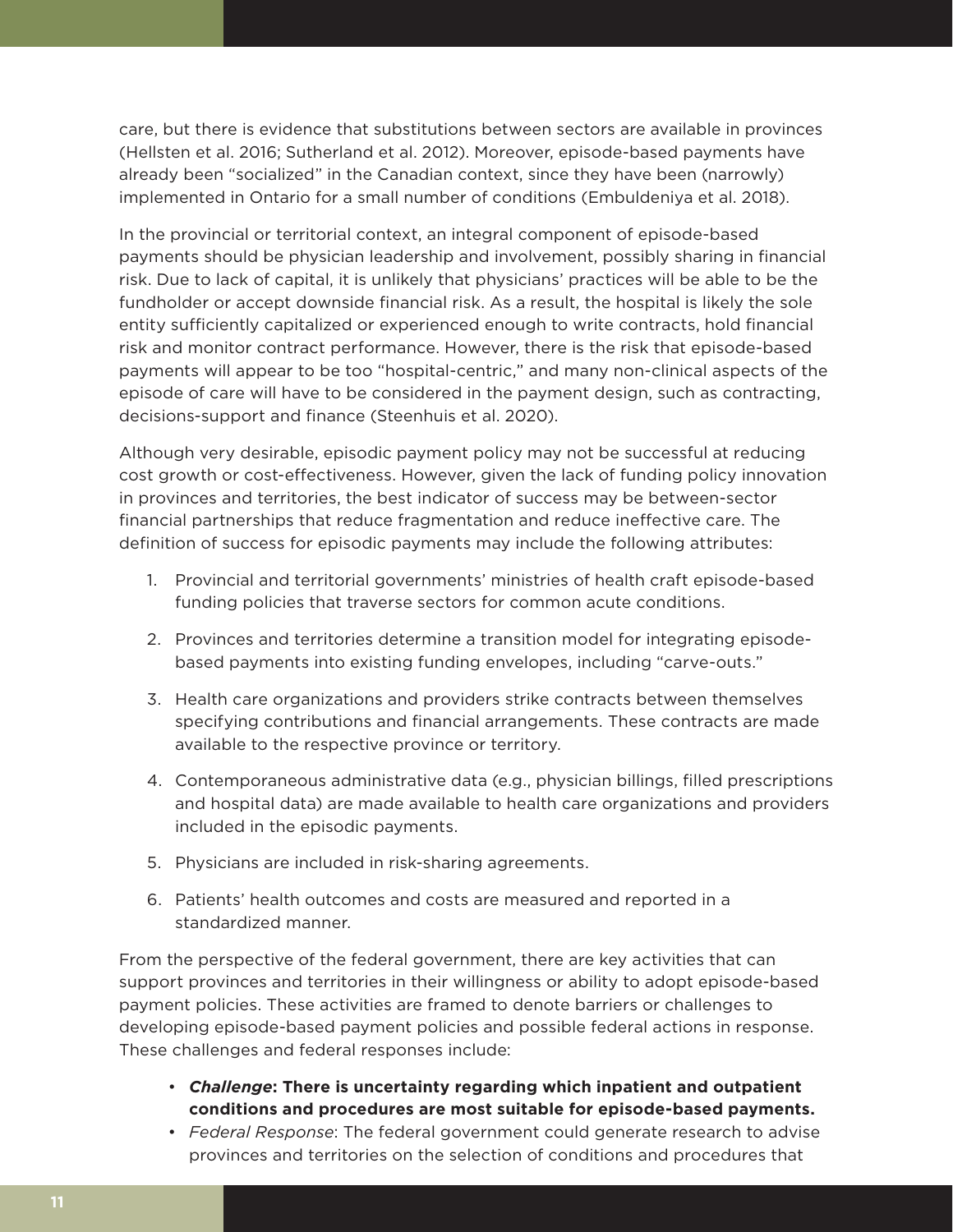are most suitably time-defined and episodic conditions. This work leverages comprehensive data holdings that already exist.

- *Challenge***: Overcoming barriers to physician leadership of episode-based payments.**
- *Federal Response*: The federal government could use a more hands-off, or "points of light" approach. Using this approach, innovative partnerships in provinces and territories between provider organizations and individual providers, such as physicians, could be identified. Then, federal data holdings, analytics and strategic advice could be used to support provinces' and territories' episode-based initiatives.
- *Challenge***: There is a need to link and aggregate sector-specific administrative and clinical data to advise on parameters for episode-based payments.**
- *Federal Response*: It is possible for the federal government to fund these activities directly, provided there is access to record-level data residing at the Canadian Institute for Health Information (equivalently residing at ministries of health). The activities could be independent of Health Canada and trusted to an existing pan-Canadian health organization (such as the Canadian Institute for Health Information or Healthcare Excellence Canada) or a new dedicated funding policy-oriented agency. One agency that may serve as an example is the Independent Hospital Pricing Authority (IHPA), a federally funded agency in Australia that determines parameters and non-binding prices for publicly funded hospital-based care in Australian states. The tasks would include:
	- 1. Defining inclusion/exclusion parameters of provinces' episodic payments.
	- 2. Determining risk-adjustment parameters, preferably including socioeconomic indicators.
	- 3. Developing processes for determining episodes' risk-adjusted costs and prices.
	- 4. Publishing summary statistics of episodic payments and sector-specific participation and health care utilization, such as with hospital discharge data.
- *Challenge***: The value of episode-based payments should be measured.**
- *Federal Response*: It is possible for the federal government to fund the establishment by provinces and territories of minimum data sets and the standardized collection and reporting of:
	- 1. Health status and condition-specific patient-reported outcomes, pre- and post-intervention for (planned) episodes of care.
	- 2. Patient cost information from different sectors of care (such as is being collected from a sample of hospitals in Ontario, Quebec and Alberta, though expanded to other settings, possibly including non-insured service settings).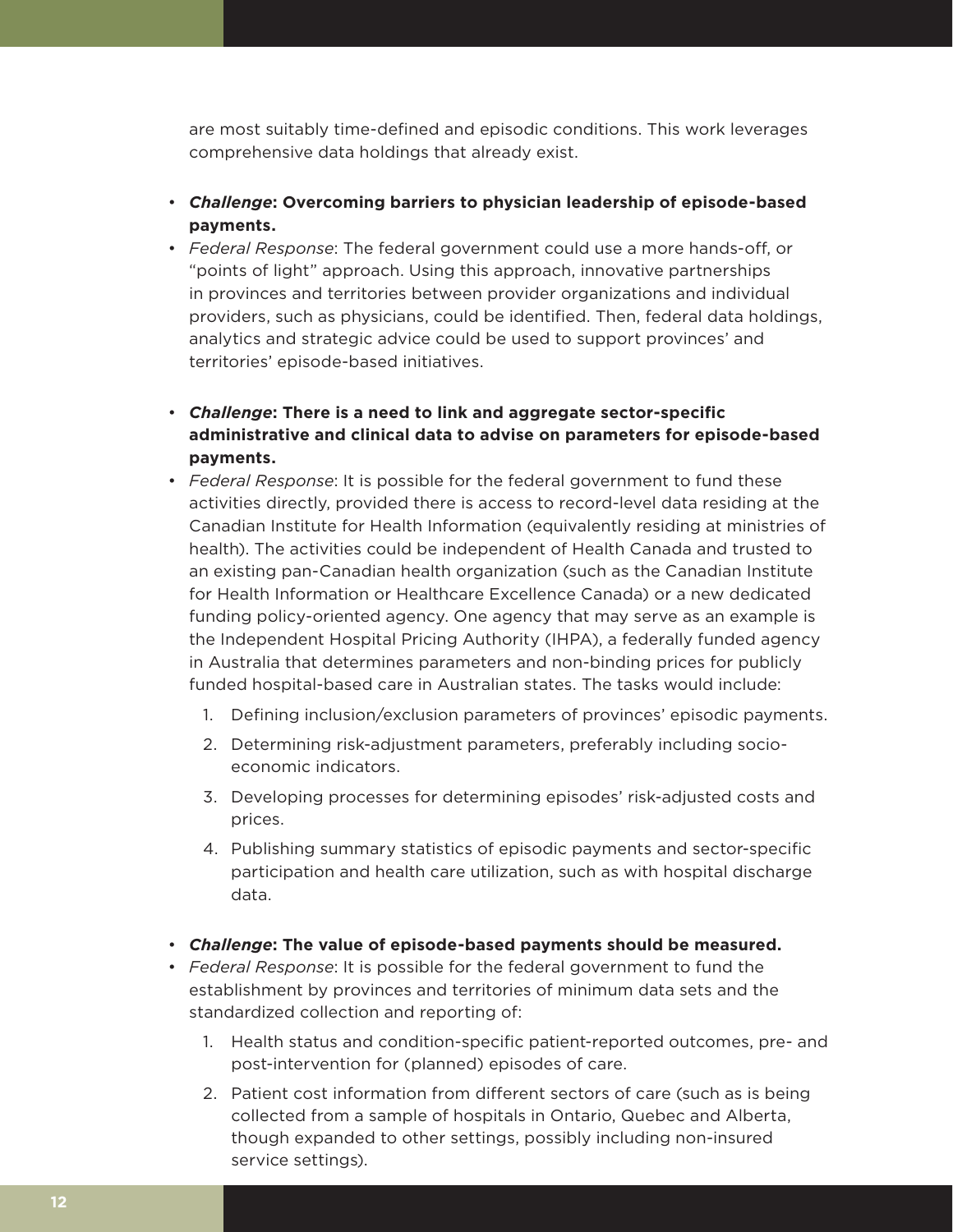- 3. The value of episodic care at a population and subgroup level, as measured and reported on by an independent agency, such as IHPA (as described above).
- *Challenge***: Important aspects of physical and mental health are privately provided and insured. Irrespective of the payer, many physical and mental health care services may be important to health outcomes and are currently unobservable.**
- *Federal Response*: Using methods previously employed by the Canadian Institute for Health Information to establish minimum data sets and reporting requirements, the federal government could fund the establishment of minimum data sets and reporting requirements for non-insured physical and mental health care providers that are elements of episodic care (e.g., physiotherapies, counselling).
- *Challenge***: No province or territory has a template for contracts between participants of the episodic payments (i.e., public and/or private health care organizations and individual providers).**
- *Federal Response*: The federal government could develop contract templates to simplify contracting between participants, or fund similar activities in provinces and territories.
- *Challenge***: No province or territory has a mechanism for including physicians as partners in episodic payments — either for fundholding or participating in risk sharing.**
- *Federal Response*: It is unclear how the federal government could address this important aspect of integrating care, although provincial and territorial efforts to negotiate inclusion of physicians in episodic payments should be supported.

# **ADDING GRANULARITY: RISK-ADJUSTED CAPITATED FUNDING MODEL POLICY FOR NETWORKS OF PRIMARY HEALTH CARE PROVIDERS**

To accelerate population-based primary care–centred funding policies, the *federal government could provide financial, technological and analytic support for provinces and territories adopting capitation-type funding models based in primary care*. Appropriately risk-adjusted capitated (or per-person) funding policies create financial incentives for health care organizations and providers to act in co-ordination to manage chronic conditions; integrate physical and mental health care services across sectors, settings and providers; and avoid excess utilization. A corollary of these policies is that health care organizations and providers have financial incentives to maintain or improve their population's health, including through health promotion and prevention efforts. These behaviours and outcomes are desirable from the perspective of a public payer.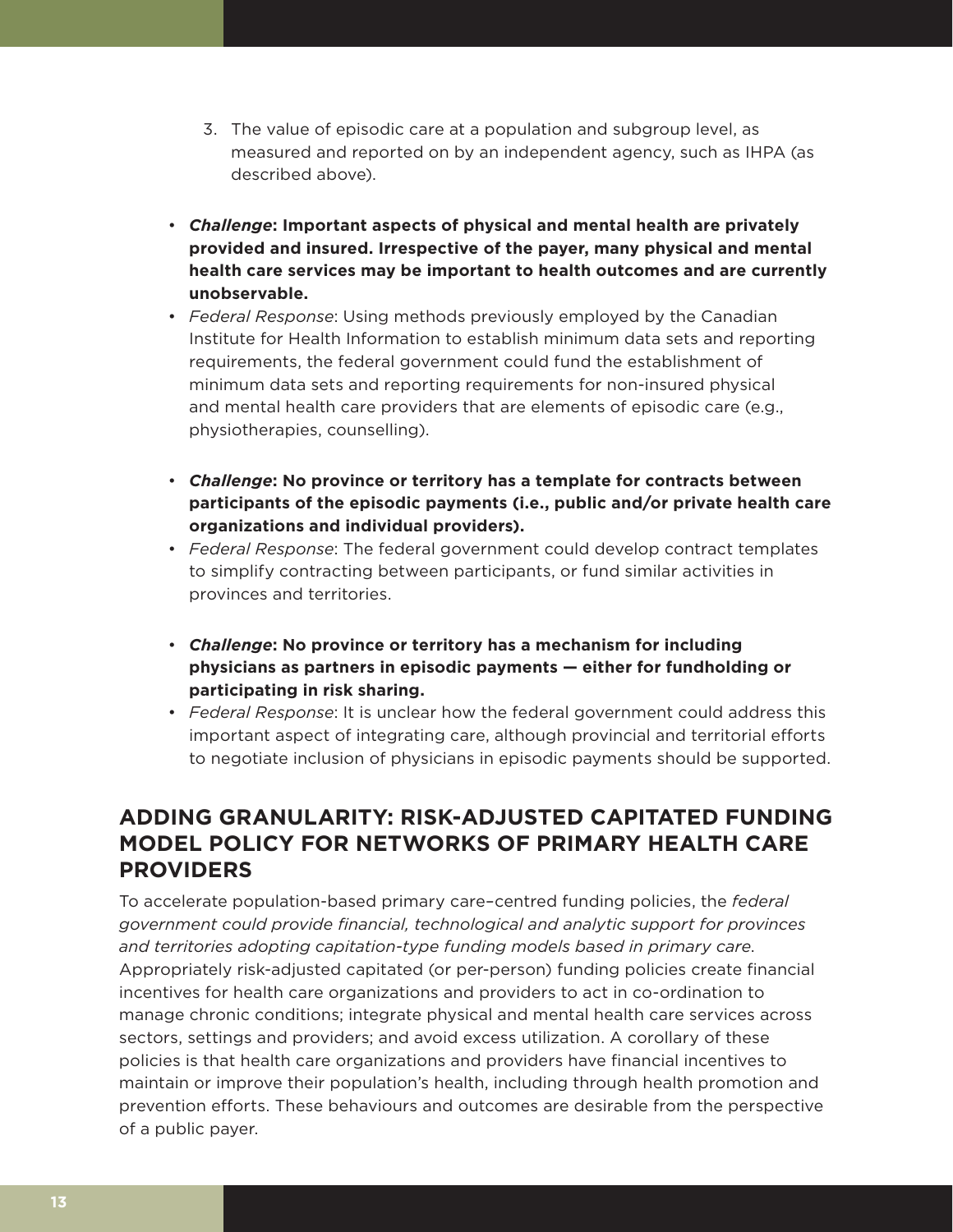Capitation-based or per-person-based models are used in several countries, and managed care is of increasing prevalence in the United States. This means that health care organizations or providers are paid a fixed fee (usually per year) for each patient's health services that they are responsible for. An example includes the oft-imitated Kaiser Permanente in the U.S., where capitated-type models are displacing fee-forservice policies in some settings, even though the evidence regarding the superiority of capitated-type models over sector-based policies is not yet clear (Burns and Pauly 2018) — possibly due to the measure of success being used, or their inherent organizational complexity.

For capitated primary care–centred funding models to be effective in provinces or territories, the policies should address several important characteristics beyond those of group practices. First, there should be an organizational structure that coordinates the provider participants' activities and often serves as the "fundholder," a term describing the organization(s) receiving and dispersing funding among the network's participants and non-participants. Then, there should be an enumeration of the funding model's participating health care organizations and providers (into a "network") spanning sectors, settings and provider types. Agreements between network participants should specify the contributions of each member of the network (e.g., clinical services or structures). Finally, there should be transparent methods for identifying the residents whose health care the network is responsible for funding.

As capitated-type models are growing in popularity — given Ontario's concurrent development of Ontario Health Teams — it is conceivable that risk-adjusted capitated funding policies based on networks of primary care providers are feasible in Canada (Ontario Ministry of Health 2019). However, while slowing cost growth through capitated-type models may be achievable, other objectives may be equally important to provincial and territorial governments, including improvement in population health outcomes. To this end, alternative definitions of success may include:

- 1. Provincial and territorial governments' ministries of health craft capitated-type funding policies for "networks" of health care organizations and providers.
- 2. Provincial and territorial governments' ministries of health craft policies that define primary care networks as the organizing entities of capitated-type funding policies.
- 3. Provincial and territorial governments' ministries of health and primary care provider networks determine the scope of services included in networks ("what's in and what's out") and determine organizational characteristics.
- 4. Primary care providers participate in risk-sharing agreements regarding their capitated population's spending.
- 5. Provinces and territories determine a transition model for adopting capitatedtype funding models from existing sector-based funding envelopes.
- 6. Contemporaneous administrative data are made available to network participants.
- 7. Health outcomes are measured and reported in a standardized manner.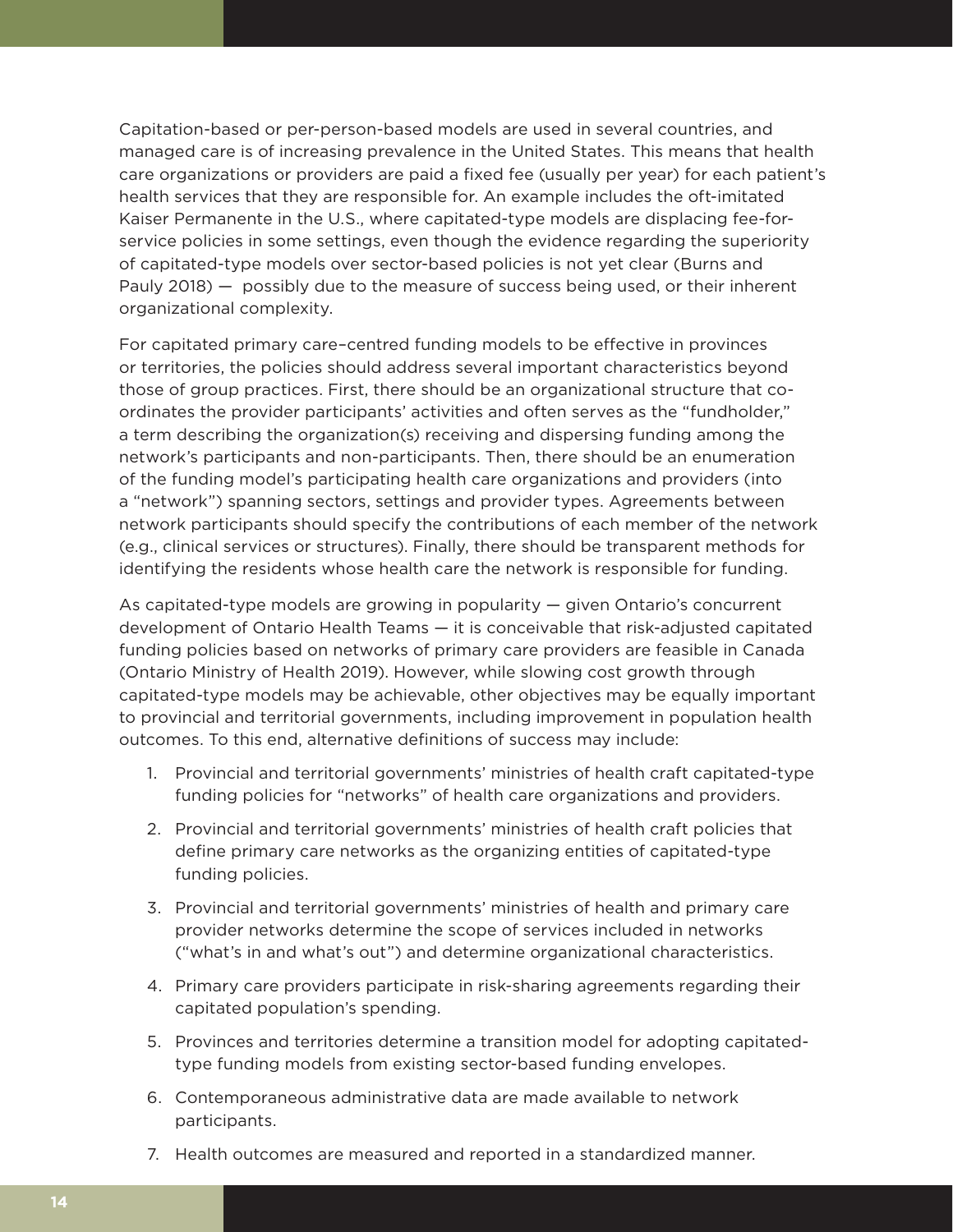Capitated-funding policies build from the preceding integrative funding policies, although the focus of capitated-funding policies on primary care will give rise to different challenges. Among them: *organization-building activities will be needed to develop multidisciplinary and multi-organization networks; finding the balance of inducements for primary care to assume leadership; and determining whether primary care becomes a fundholder of "networks," purchasing or funding health care from other sectors (or does the relevant health ministry retain the role of fundholder and reconcile network spending ex post?)*. These are monumental challenges to contemplate, especially when one considers that there is no clear evidence regarding the intersection of these complex issues.

Moreover, research emanating from the U.S. is showing significant challenges to overcoming structural barriers for improving health among vulnerable subgroups. There is little by way of health systems research to establish whether the same outcomes would be experienced in provinces of territories, although it should be expected that new models of health care delivery will similarly struggle with providing culturally appropriate health care or lower barriers to vulnerable subgroups (e.g., homeless patients or those with severe mental illness).

From the perspective of the federal government, there are activities that can support the eventual adoption by provinces and territories of primary care–centred capitated-type funding model policies. These activities are framed to denote barriers or challenges to developing capitated-type models and possible federal actions in response. These challenges and federal responses include:

- *Challenge***: How do provinces or territories build organizations that can realize the potential of primary care–focused delivery networks?**
- *Federal Response*: There is a dearth of evidence from the domain of organizational behaviour applicable to the building of new health care entities in Canada. The federal government could directly fund health system research to inform this area. Otherwise, the federal government may be limited to identifying emerging partnerships, such as Ontario Health Teams in Ontario, and providing these new entities, or their respective provinces and territories, with funding for data, analytics and strategic advice.
- *Challenge***: No province or territory has a mechanism for including physicians, as financial partners or fundholders, in capitated funding models.**
- *Federal Response*: It is unclear how the federal government could address this important aspect of population-based funding policy, though provincial and territorial efforts to negotiate the inclusion of physicians in capitated models should be supported. The federal government could support provincial and territorial efforts to include physicians in capitated models through the following:
	- Simplify contracting between health care provider types in capitatedfunding models.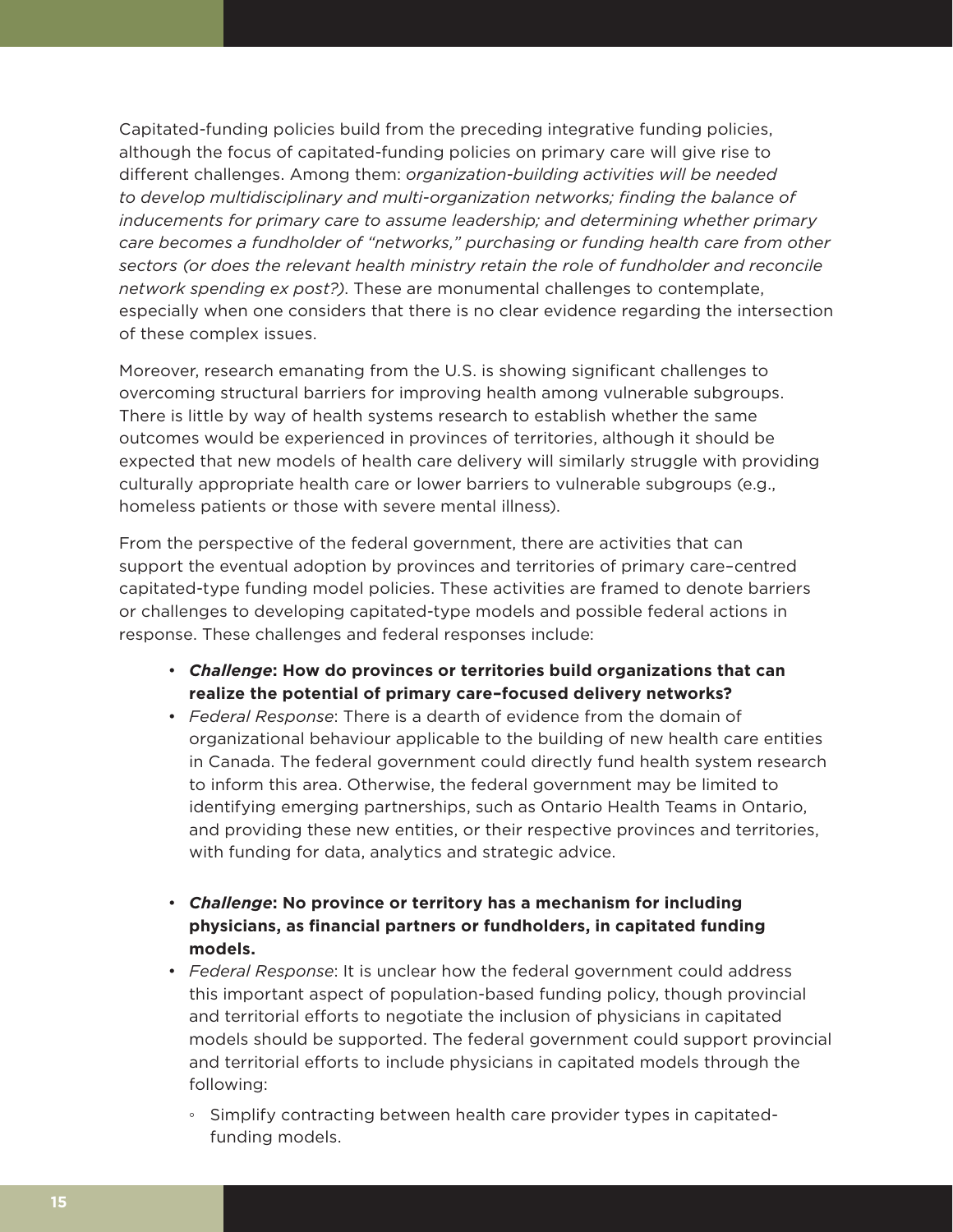- Develop governance and leadership models for primary care–centred capitated models.
- Develop protocols and methods for health care providers to view social services data.
- Streamline the purchase by primary care–centred networks of nonpublicly insured physical and mental health services (e.g., physiotherapy, psychotherapy and dietetics).
- *Challenge***: Overcoming physicians' barriers to identifying and committing to new integrated networks and shifting health care towards primary care.**
- *Federal Response*: The federal government is ill-positioned to induce physicians' commitment to or engagement with new capitated-type organizational entities (integrated networks or health systems). The federal government may be limited to identifying developing partnerships and supporting them with data, analytics and strategic advice. However, efforts to win over physicians are needed to improve the likelihood of the initiatives' short- and long-term impact and success.
- *Challenge***: There is uncertainty regarding the attributes of primary care practices most likely to be associated with meeting indicators of success or sustainability. For example: Is a network of 50 primary care physicians (and other types of organizations) sufficient to have a meaningful or measurable effect on health or spending? Are networks of primary care physicians in rural areas more or less likely to be successful in improving resident's health? How should specialty care be included?**
- *Federal Response*: The federal government can conduct or fund targeted health systems research to determine the parameters of networks of primary care physicians that would be most suitable for successfully realizing capitated funding models.
- *Federal Response*: Methods for attributing patients or residents to primary care physician practices are developed and referred to as "physician attribution" methods. The federal government can provide provinces and territories with parameters or algorithms for applying physician attribution models.
- *Federal Response*: The federal government can advise and fund expanded data collection and data linkage (e.g., immigrant status, homelessness and culturally appropriate information).
- *Challenges***: For networks, their residents' sector-specific administrative data should be linked with population-based data sets.**
- *Federal Response*: The federal government can fund (or delegate) these datadriven activities, provided there is access to linkable person- and encounterlevel data. The tasks include:
	- 1. Identifying patients attributed to primary care–centred provider networks.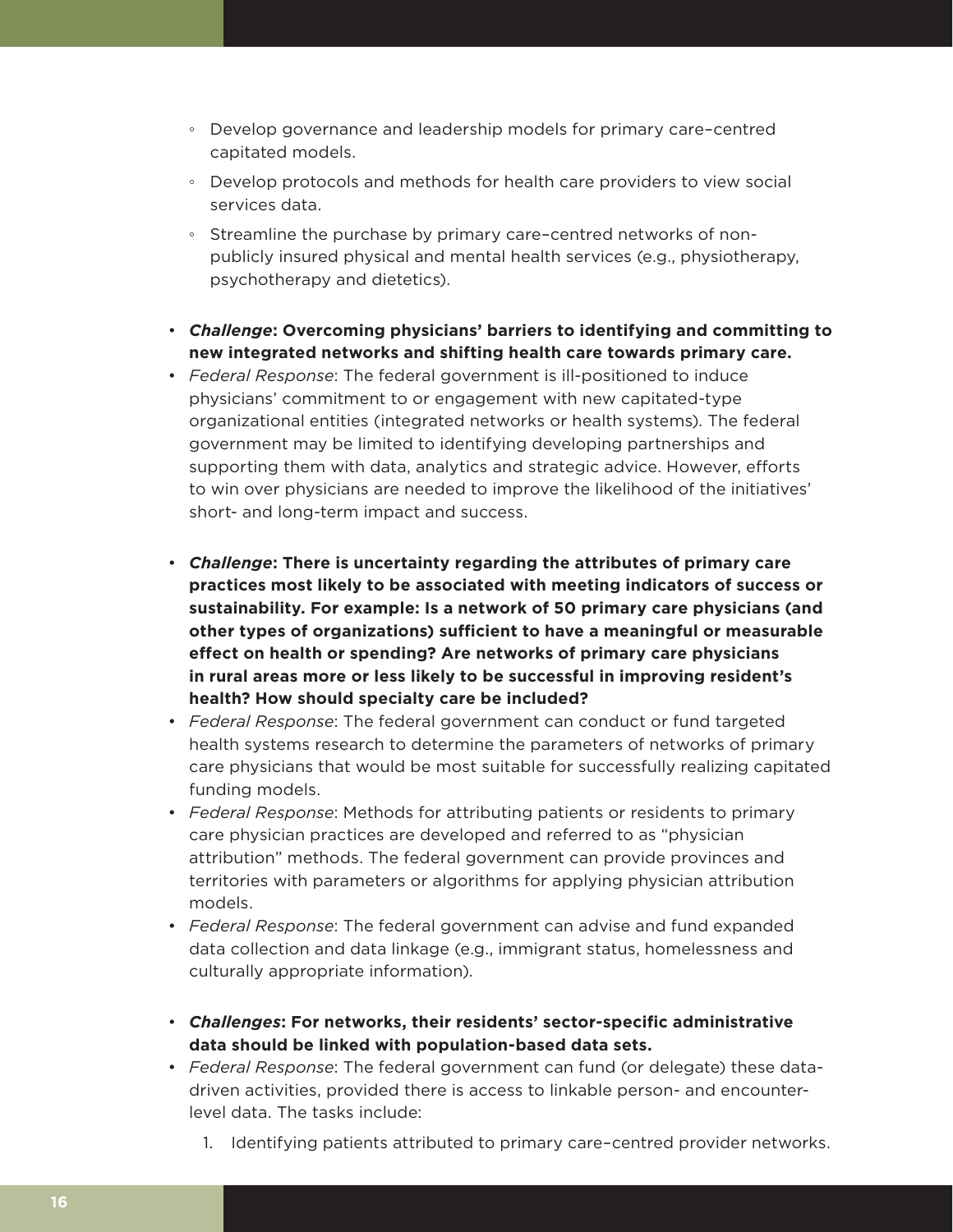- 2. Determining a risk-adjustment algorithm, including socio-economic indicators.
- 3. Advising on capitated funding amounts, reflecting vulnerability or historically underserved subgroups.
- 4. Advising on location-specific payment supplements that reflect existing local structures (e.g., rurality).
- 5. Identifying indicators for evidence-based services for reporting performance.
- 6. Publishing summary statistics of the health and health care utilization of residents within primary care networks.
- *Challenge***: The value of capitated-type funding polices should be measured.**
- *Federal Response*: It is possible for the federal government to fund the establishment by provinces and territories of minimum data sets, and the standardized collection and reporting of:
	- 1. Health status measured with patient-reported outcomes.
	- 2. Patient treatment preferences.
	- 3. Information regarding utilization and spending on non-insured health services, products or devices.

## **DISCUSSION AND CONCLUSIONS**

The federal government should not be too hard on itself regarding the state of health care funding policy in Canada. Other than for federally insured groups, the federal government is not responsible for developing, implementing or monitoring funding policy for health care organizations or individual providers. That purview rests solely with the provinces and territories. Nonetheless, the federal government has not taken it upon itself to demonstrate leadership by meaningfully addressing barriers to funding policy reform faced by provinces and territories. To bridge the federal government's strengths with provincial and territorial mandates for health care delivery, a number of specific recommendations are offered to the federal government for its consideration.

First, the federal government could set a flag in the ground and take a leadership role in supporting provinces and territories in establishing and promulgating new funding policies that create incentives to integrate providers and settings. Immediate activity on episode-based payments could include: defining episodes of care, linking data, establishing non-binding payment amounts, and publishing utilization measures. Longer-term activity from the federal government could fold in new streams of data to measure value, such as patient-reported outcomes and cost information.

This policy paper's second recommendation to the federal government is that substantive and meaningful funding policy reform should not consist of simply paying organizations or individual providers differently. For funding policy reforms to be successful at reducing fragmentation and improving population health outcomes,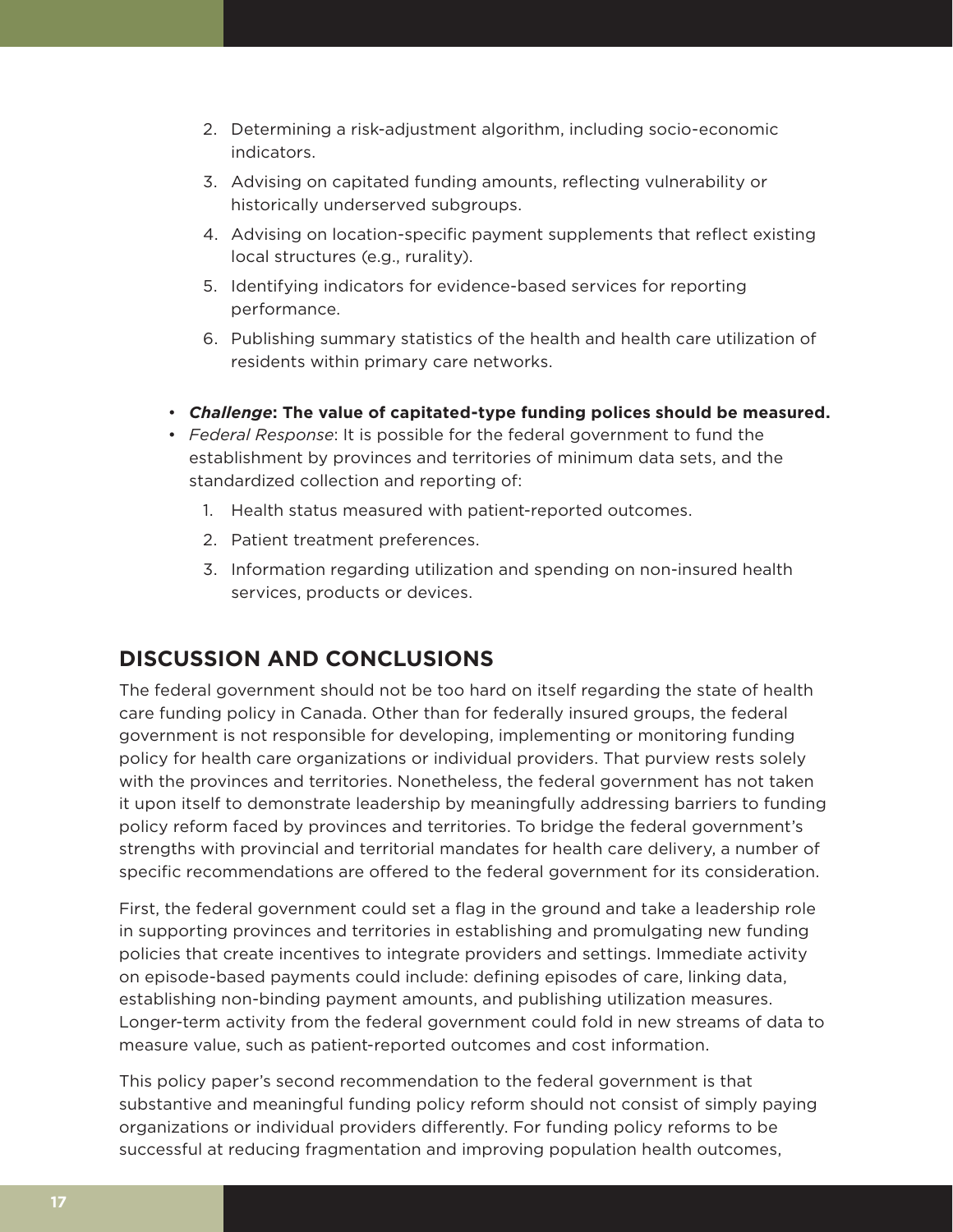there needs to be commensurate advancements and investments in: understanding how to build new entities that span providers, settings and sectors of health care; understanding how to balance inducements for physician leadership of new entities; establishing national standards for new streams of data and reporting (e.g., mental health services); analyses of linked data; determination of episode risk-adjusted prices; engagement with physicians on new payment models; new regulations regarding provider payment policies; and active measurement of funding policy effectiveness.

Even though these initiatives could take years, they are not showstoppers — the implementation of integrative funding policies could proceed, as has been demonstrated by Ontario's energy in developing and implementing new funding policies (quality-based procedures, bundled payments and Ontario Health Teams). The federal government could fund an independent agency to report on the value of each province's and territory's health care funding and performance, entering a policy area where pan-Canadian organizations have not been willing to tread.

Third, this paper recommends that deliberate federal leadership is needed to establish and grow new streams of data critical to measuring value — including patient-reported outcomes and non-insured health services. As the federal government has funded the establishment of minimum data sets and reporting in other settings (for hospital separations, for example), these activities should be viewed as incremental from a technical perspective, although they are ground-breaking from the perspective of measuring health and population outcomes.

Fourth, the federal government could lead efforts to link social care data with health care data in federally insured populations. There are policy and regulatory barriers to linking health care and social care data, but with research showing associations between health and social environment, leveraging linked health and social data is needed to identify opportunities for future interventions.

With its focus on federal involvement in funding policy, this text may be a disappointment to some in provinces and territories seeking immediate delivery system reforms led by funding policy. Moreover, insofar as these policies appear incremental from an international perspective — in light of the evolution of funding policy in other countries — given the decades of stasis, the proposed funding policies are significant departures from existing financial incentives in Canada, but their "costs" may be relatively palatable as provinces and territories exit the pandemic.

The policies and specific recommendations of this policy paper should provide the reader with some level of confidence in their feasibility. The policies are not too dissimilar from the arc of payment reform in the United States over the past two decades, led by Medicare, with incremental transitions from fee-for-service to payfor-performance, to partial risk-bearing models, to the current development of valuebased purchasing initiatives. In Canada, Ontario is clearly leading the way, with modest implementation of new funding policies. However, there is no clear Canadian champion advocating for change in funding policy that is analogous to the leadership shown by Medicare in the U.S. in attempting to wring more value from health care spending.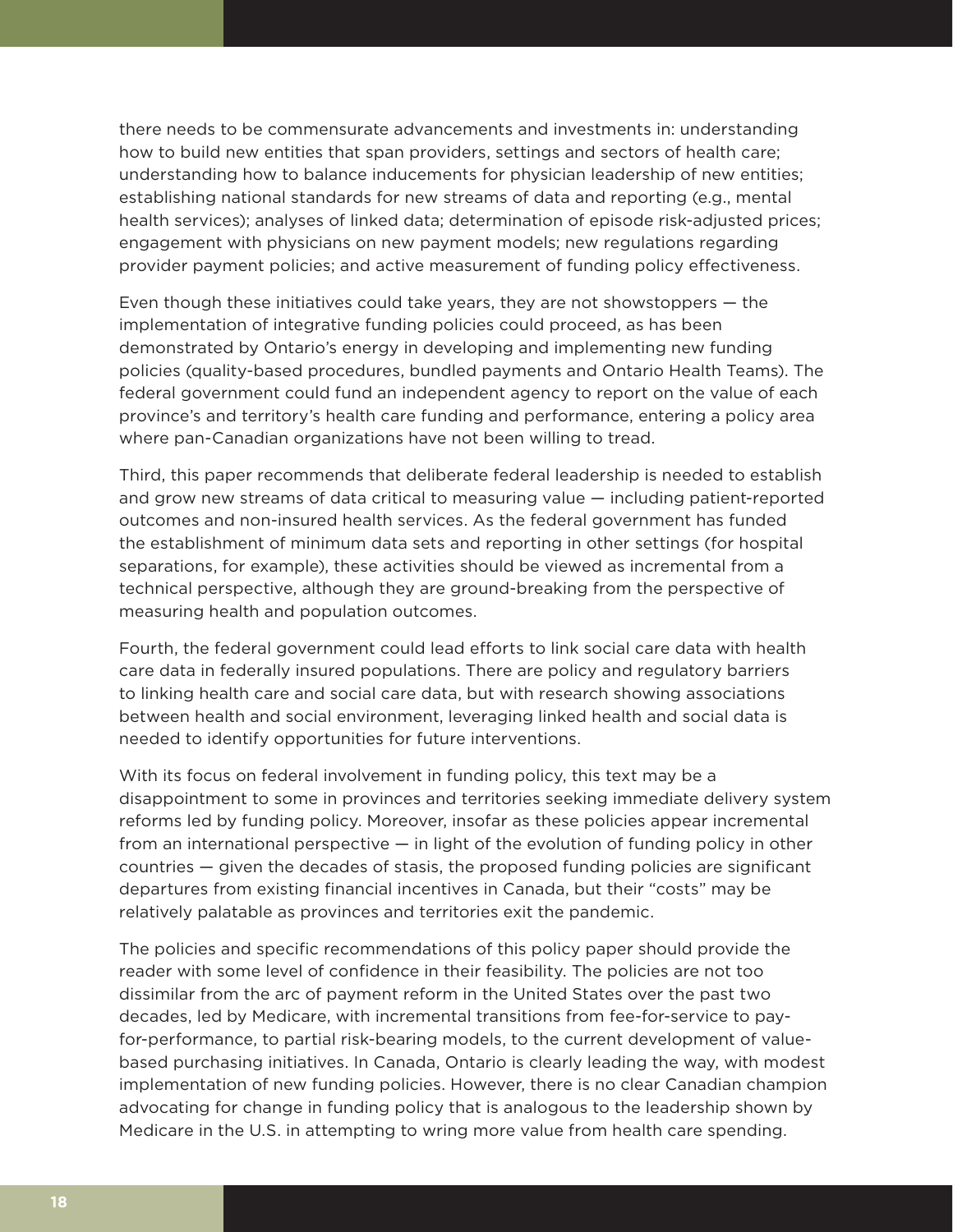Finally, for provinces and territories, spending on health care may not be the best indicator of positive progress of funding policy reforms. Instead, it may be valuable to achieve improvements in other areas: erosion of the silos between sectors or settings, building new entities capable of population health management, leadership and participation of physicians in risk-bearing contracts, and meaningful improvement of health status within vulnerable or marginalized groups. If these policies should succeed over the long run, the changes in funding policies will be transformational to Canadian health care.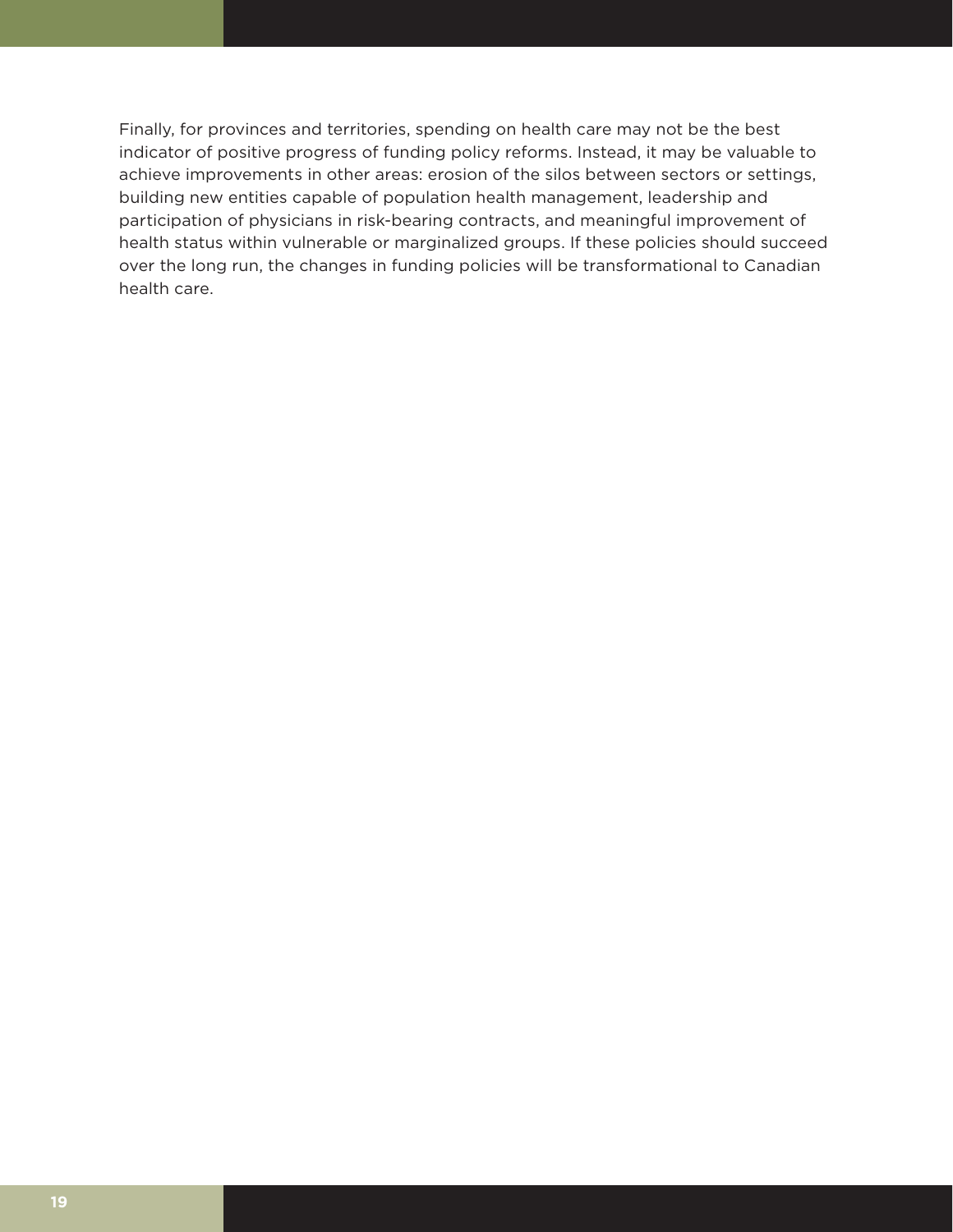### **REFERENCES**

- Aggarwal, M. and A.P. Williams. 2019. "Tinkering at the margins: Evaluating the pace and direction of primary care reform in Ontario, Canada." *BMC Fam. Pract.* 20, 1–14. https://doi.org/10.1186/s12875-019-1014-8.
- Baxter, P., L. Cleghorn, K. Alvarado, G. Cummings, D. Kennedy, C. Mckey and K. Pfaff. 2016. "Quality-based procedures in Ontario: Exploring health care leaders' responses." *J. Nurs. Manag.* 24, 50–58. https://doi.org/10.1111/jonm.12271.
- Burns, L.R. and M. V. Pauly. 2018. "Transformation of the Health Care Industry: Curb Your Enthusiasm?" *Milbank Q.* 96, 57–109. https://doi.org/https://doi. org/10.1111/1468-0009.12312.
- Canadian Institute for Health Information (CIHI). 2018. "How Canada Compares: Results From The Commonwealth Fund's 2017 International Health Policy Survey of Seniors." Ottawa.
- Chen, L.M., E. Meara and J.D. Birkmeyer. 2015. "Medicare's bundled payments for care improvement initiative: Expanding enrollment suggests potential for large impact." *Am. J. Manag. Care* 21, 814–820.
- Commission on the Reform of Ontario's Public Services, 2012. 2012. Report. Queen's Printer for Ontario. Toronto, Canada.
- Crosson, F.J. 2009. "Change the microenvironment. Delivery system reform essential to control costs." *Mod Heal.* 39, 20–21.
- Davis, K., K. Stremikis, D. Squires and C. Schoen. 2014. *Mirror, Mirror on the Wall*. The Commonwealth Fund. New York.
- de Bakker, D.H., J.N. Struijs, C.B. Baan, J. Raams, J.-E. de Wildt, H.J.M Vrijhoef and F.T. Schut. 2012. "Early results from adoption of bundled payment for diabetes care in the Netherlands show improvement in care coordination." *Health Aff.* (Millwood) 31, 426–33.
- Deber, R.B. 2003. "Health care reform: lessons from Canada." *Am. J. Public Health* 93, 20–24. https://doi.org/10.2105/ajph.93.1.20.
- Deber, R.B. 2004. "Delivering Health Care: Public, Not-for-Profit, or Private?" In G.P Marchildon, P-G Forest, T. McIntosh (Eds.). *The Fiscal Sustainability of Health Care in Canada*. University of Toronto Press. Toronto.
- Drewes, H.W., J.N. Struijs and C.A. Baan. 2017. "How the Netherlands Is Integrating Health and Community Services." *NEJM Catal*. February 5.
- Embuldeniya, G., M. Kirst, W. Walker and W.P. Wodchis. 2018. "The Generation of Integration: The Early Experience of Implementing Bundled Care in Ontario, Canada." *Milbank Q.* 96, 782–813. https://doi.org/10.1111/1468-0009.12357.
- Fred, H.L. 2016. "Cutting the Cost of Health Care: The Physician's Role." *Tex Hear. Inst J* 43, 13–15. https://doi.org/10.14503/THIJ-15-5646.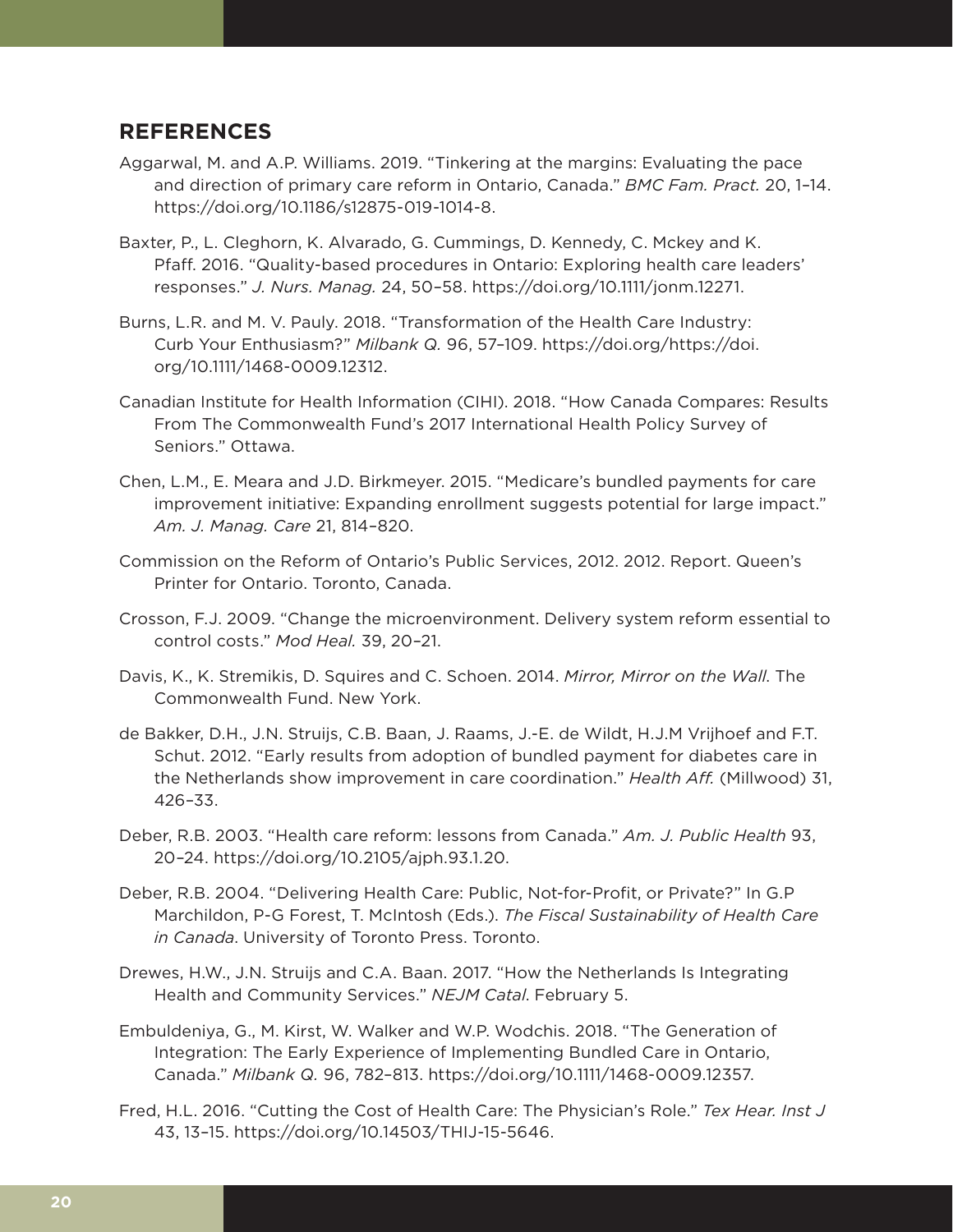- Glazier, R.H., M.E Green, E. Frymire, A. Kopp, W. Hogg, K. Premji and T. Kiran. 2019. "Do incentive payments reward the wrong providers? A study of primary care reform in Ontario, Canada." *Health Aff.* 38, 624–632. https://doi.org/10.1377/ hlthaff.2018.05272.
- Haj-Ali, W. and B. Hutchison. 2017. "Establishing a Primary are Performance Measurement Framework for Ontario." *Healthc. Policy* 12, 67.
- Hellsten, E., S. Chu, R.T. Crump, K. Yu and J.M. Sutherland. 2016. "New pricing approaches for bundled payments: Leveraging clinical standards and regional variations to target avoidable utilization." *Health Policy* (New York). 120. https://doi.org/10.1016/j.healthpol.2016.02.004.
- Hutchison, B., J.F. Levesque, E. Strumpf and N. Coyle. 2011. "Primary health care in Canada: Systems in motion." *Milbank Q.* 89, 256–288. https://doi.org/10.1111/j.1468- 0009.2011.00628.x.
- Independent Hospital Pricing Authority, 2021. National Pricing Model 2021–22: Technical Specifications. Sydney.
- Kirby, M.L. (Chair). 2001. *The health of Canadians The federal role*. *Volume one: The story so far*. Ottawa.
- Kristensen, S.R., M. Bech and W. Quentin. 2015. "A roadmap for comparing readmission policies with application to Denmark, England, Germany and the United States." *Health Policy* (New York). 119, 264–273. https://doi.org/https://doi.org/10.1016/j. healthpol.2014.12.009.
- Marchildon, G.P. 2004. "The public/private debate in the funding, administration and delivery of healthcare in Canada." *Healthc. Pap.* 4 (4), 61–8. https://doi. org/10.12927/hcpap.2004.16855.
- Marchildon, G.P. and B. Hutchison. 2016. "Primary care in Ontario, Canada: New proposals after 15 years of reform." *Health Policy* (New York). 120, 732–738. https://doi.org/10.1016/j.healthpol.2016.04.010.
- Martin-Misener, R., S.T. Wong, S. Johnston, S. Blackman, C. Scott, W. Hogg, F. Burge, A.M. Grool, J.L. Campbell and S. Wuite. 2019. "Regional variation in primary care improvement strategies and policy: Case studies that consider qualitative contextual data for performance measurement in three Canadian provinces." *BMJ Open* 9, 1–11. https://doi.org/10.1136/bmjopen-2019-029622.
- McWilliams, J.M., L.A. Hatfield, B.E. Landon, P. Hamed and M.E. Chernew. 2018. "Medicare Spending after 3 Years of the Medicare Shared Savings Program." *N. Engl. J. Med*. 379, 1139–1149. https://doi.org/10.1056/NEJMsa1803388.
- Motiwala, S., C. Flood, P. Coyte and A. Laporte. 2005. "The First Ministers' Accord on Health Renewal and the Future of Home Care in Canada." *Healthc. Q.* 8, 2–10. https://doi.org/10.12927/hcq.2005.17232.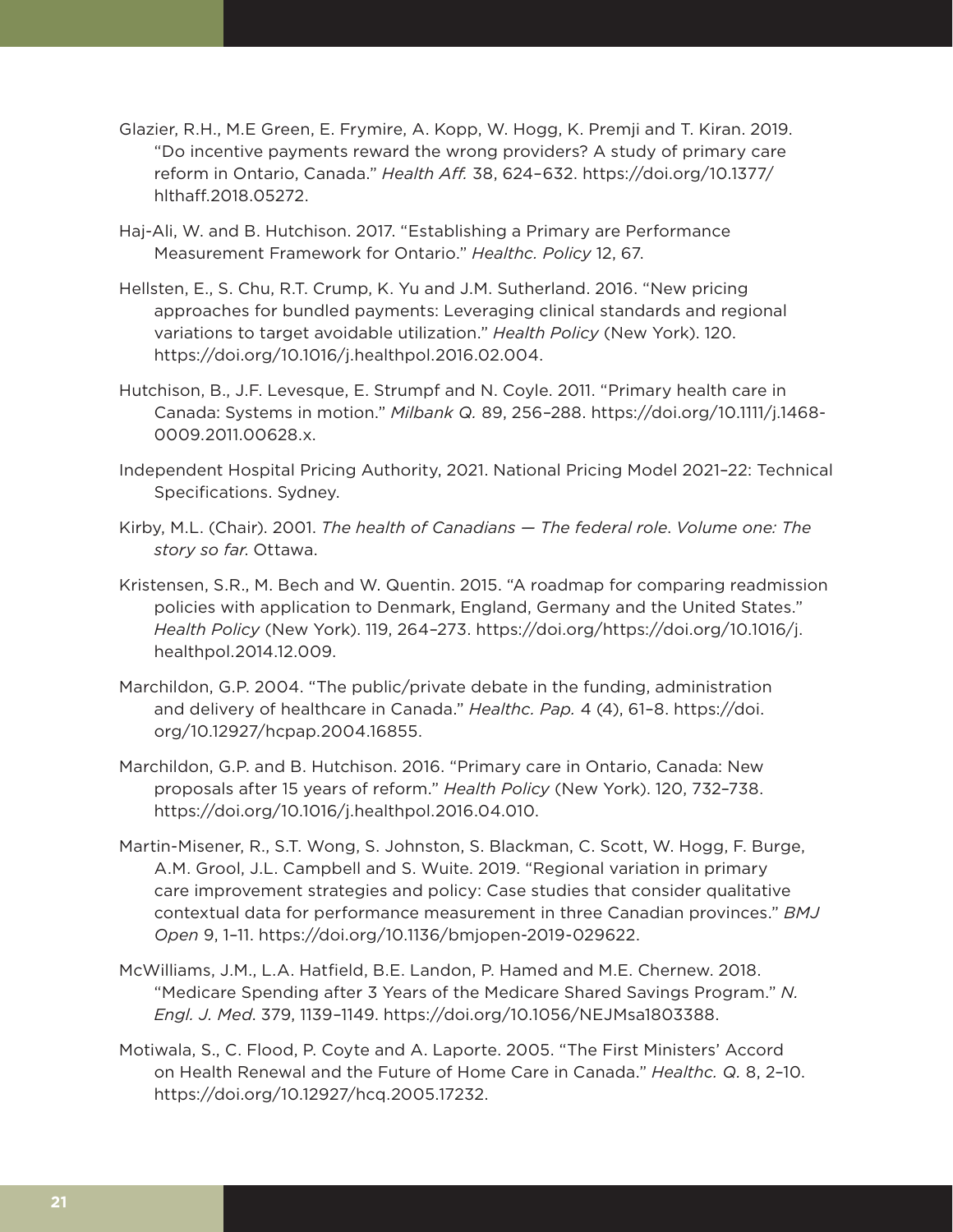- Nyweide, D.J., W. Lee, T.T. Cuerdon, H.H. Pham, M. Cox, R. Rajkumar and P.H. Conway. 2015. "Association of Pioneer Accountable Care Organizations vs Traditional Medicare Fee for Service With Spending, Utilization, and Patient Experience." *JAMA* Jun 2; 313, 2152–61. https://doi.org/10.1001/jama.2015.4930.
- Ontario Ministry of Health. 2019. *Ontario Health Teams: Guidance for Health Care Providers and Organizations*. Toronto.
- Ouayogodé, M.H., C.H. Colla and V.A. Lewis. 2017. "Determinants of success in Shared Savings Programs: An analysis of ACO and market characteristics." *Healthcare* 5, 53–61. https://doi.org/https://doi.org/10.1016/j.hjdsi.2016.08.002.
- Ravenscroft, E. 2005. "Access within a Fragmented Healthcare System: A Nurse's Perspective on Romanow." *Nurs. Leadersh.* 18, 0–0. https://doi.org/10.12927/ cjnl.2005.19031.
- Schneider, E.C., A. Shah, M.M. Doty, R. Tikkanen, K. Fields and R.D. Williams. 2021. *Mirror , Mirror 2021. Reflecting Poorly. Health Care in the U.S. Compared to Other High-Income Countries*. The Commonwealth Fund. New York,
- Smith, P.C., A. Sagan, L. Siciliani, D. Panteli, M. Mckee, A. Soucat and J. Figueras, 2020. *Building on value-based healthcare: Towards a health system perspective*. Policy Brief 37, WHO Regional Office for Europe. Copenhagen.
- Starfield, B. 1994. "Is primary care essential?" *Lancet* Oct 22;344, 1129–33. https://doi.org/10.1016/s0140-6736(94)90634-3.
- Starfield, B. 1998. P*rimary Care: Balancing Health Needs, Services, and Technology*. Oxford University Press, New York.
- Steenhuis, S., J. Struijs, X. Koolman, J. Ket and E. Van Der Hijden. 2020. "Unraveling the Complexity in the Design and Implementation of Bundled Payments: A Scoping Review of Key Elements From a Payer's Perspective." *Milbank Q.* 98, 197–222. https://doi.org/10.1111/1468-0009.12438.
- Struijs, J.N. and C.A. Baan. 2011. "Integrating care through bundled payments—lessons from the Netherlands." *N. Engl. J. Med.* 364, 990–1. https://doi.org/10.1056/ NEJMp1011849.
- Strumpf, E. 2020. "'You Can't Get There from Here': Is There a Future for Value-Based Healthcare in Canada?" *Healthc. Pap.* 19, 16–23. https://doi.org/10.12927/ hcpap.2020.26262.
- Sutherland, J.M. and T.R. Crump. 2013. "Alternative level of care: Canada's hospital beds, the evidence and options." *Healthc. Policy* 9, 26–34.
- Sutherland, J.M., E. Hellsten and K. Yu. 2012. "Bundles: An opportunity to align incentives for continuing care in Canada?" *Health Policy* (New York). 107. https://doi.org/10.1016/j.healthpol.2012.02.007.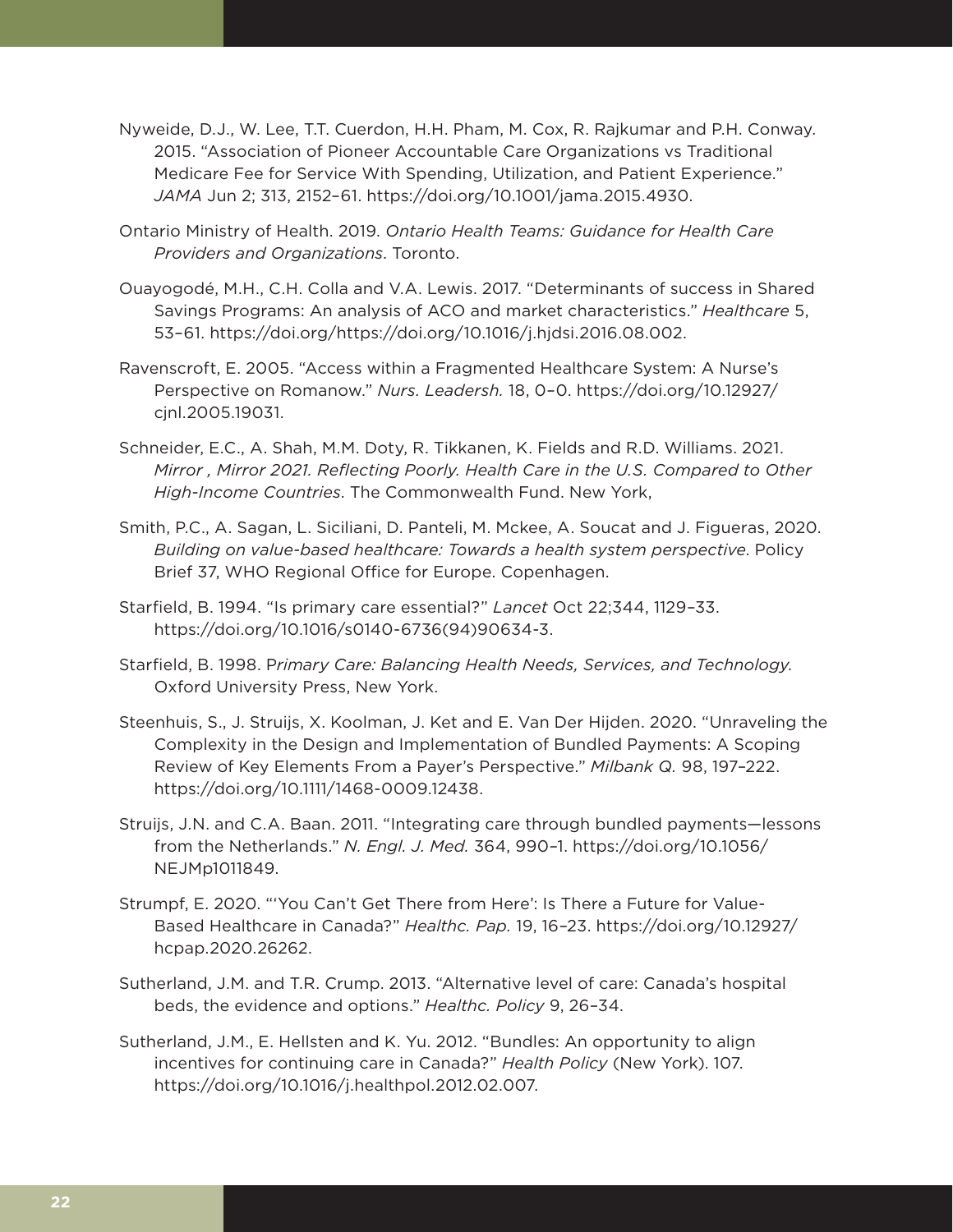- Thirukumaran, C.P. and M.B. Rosenthal. 2021. "The Triple Aim for Payment Reform in Joint Replacement Surgery: Quality, Spending, and Disparity Reduction." *JAMA*. https://doi.org/10.1001/jama.2021.12070.
- Walker, J.D., K. Morris and J. Frood. 2009. "Alternative level of care in Canada: A summary." *Healthc. Q.* 12, 21–3.
- Wong, J., S. Milroy, K. Sun, P. Iogio, J. Monakova, M. Seto, J. Wiersma and J.M. Sutherland. 2020. "Reallocating Cancer Surgery Payments for Alternate Level of Care in Ontario: What Are the Options?" *Healthc. Policy* 16, 41–54. https://doi. org/10.12927/hcpol.2020.26354.
- Zuckerman, R.B., S.H. Sheingold, E.J. Orav, J. Ruhter and A.M. Epstein. 2016. "Readmissions, Observation, and the Hospital Readmissions Reduction Program." *N. Engl. J. Med.* 374, 1543–1551. https://doi.org/10.1056/NEJMsa1513024.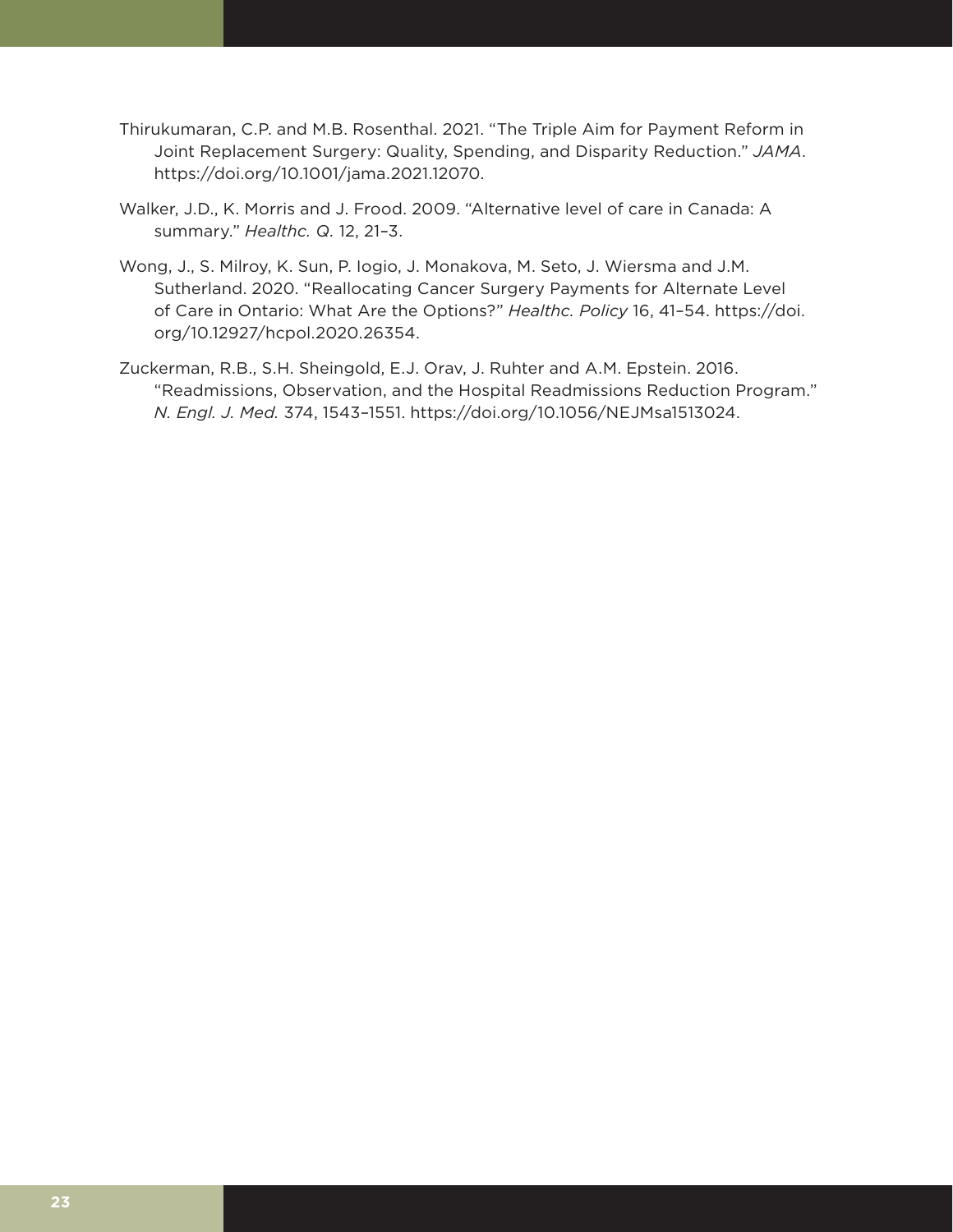#### **About the Author**

**Dr. Jason M. Sutherland** is Professor and interim Director of the Center for Health Services and Policy Research (CHSPR) in the University of British Columbia's School of Population and Public Health in the Faculty of Medicine, the Program Director of the UBC's Master's of Health Sciences program, and the Program Head of Health Services and Outcomes at the Centre for Health Evaluation and Outcome Sciences.

Dr. Sutherland has been Canada's Harkness Fellow in Clinical Practice and Health Policy (Washington D.C.) and former Scholar of the Michael Smith Foundation for Health Research. Sutherland is the editor-in-chief of Healthcare Policy and an associate editor of Health Policy.

Dr. Sutherland has been studying funding policy, methods for improving cross-continuum care, and health systems' variations in efficiency, effectiveness and quality of care. He has been leading research evaluating health system funding policy, patients' outcomes from surgery, and has advised governments on healthcare funding policy in Canada.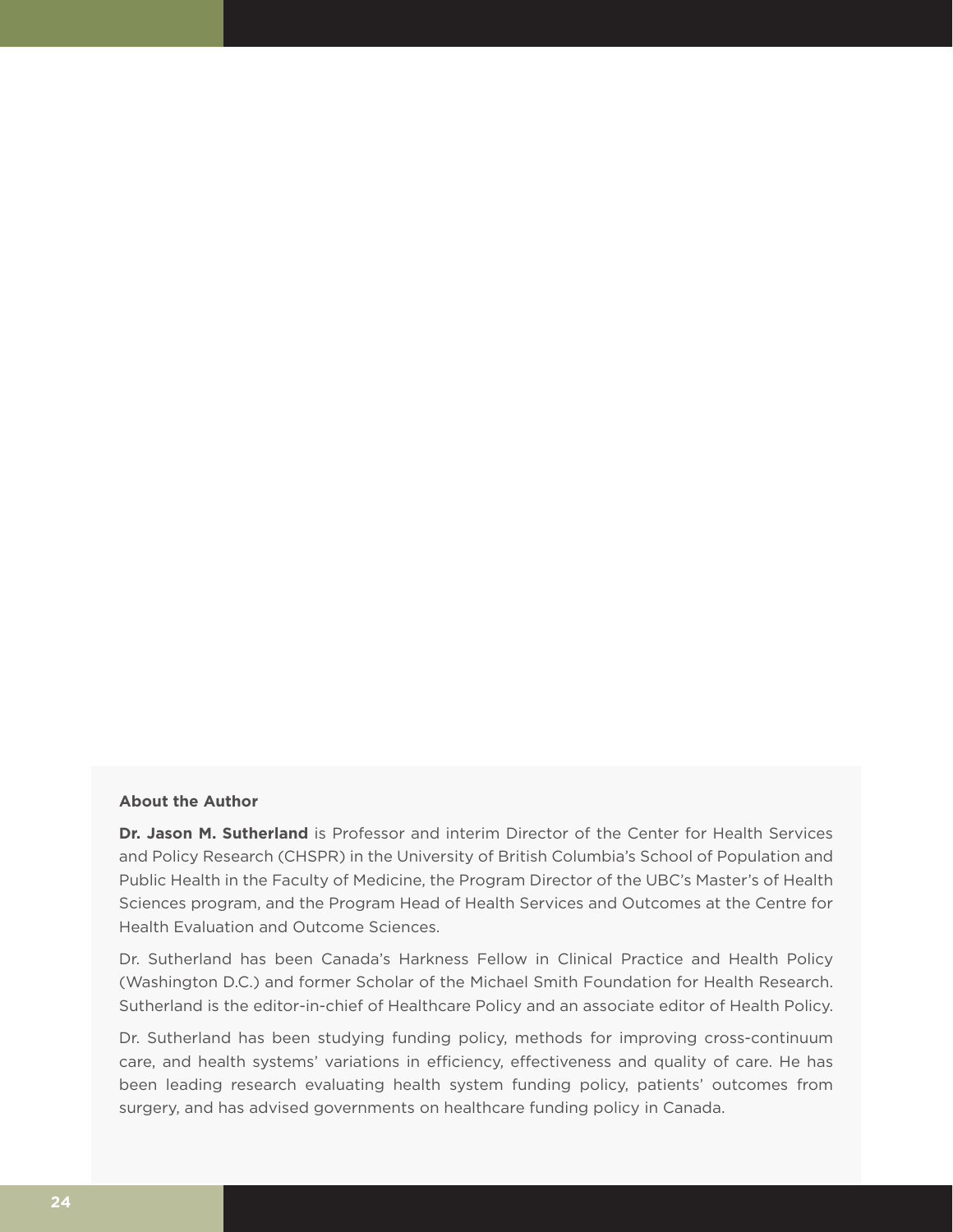#### **ABOUT THE SCHOOL OF PUBLIC POLICY**

The School of Public Policy has become the flagship school of its kind in Canada by providing a practical, global and focused perspective on public policy analysis and practice in areas of energy and environmental policy, international policy and economic and social policy that is unique in Canada.

The mission of The School of Public Policy is to strengthen Canada's public service, institutions and economic performance for the betterment of our families, communities and country. We do this by:

- *Building capacity in Government* through the formal training of public servants in degree and non-degree programs, giving the people charged with making public policy work for Canada the hands-on expertise to represent our vital interests both here and abroad;
- *Improving Public Policy Discourse outside Government* through executive and strategic assessment programs, building a stronger understanding of what makes public policy work for those outside of the public sector and helps everyday Canadians make informed decisions on the politics that will shape their futures;
- *Providing a Global Perspective on Public Policy Research* through international collaborations, education, and community outreach programs, bringing global best practices to bear on Canadian public policy, resulting in decisions that benefit all people for the long term, not a few people for the short term.

The School of Public Policy relies on industry experts and practitioners, as well as academics, to conduct research in their areas of expertise. Using experts and practitioners is what makes our research especially relevant and applicable. Authors may produce research in an area which they have a personal or professional stake. That is why The School subjects all Research Papers to a double anonymous peer review. Then, once reviewers comments have been reflected, the work is reviewed again by one of our Scientific Directors to ensure the accuracy and validity of analysis and data.

#### **The School of Public Policy**

University of Calgary, Downtown Campus 906 8th Avenue S.W., 5th Floor Calgary, Alberta T2P 1H9 Phone: 403 210 3802

#### **DISTRIBUTION**

Our publications are available online at www.policyschool.ca.

#### **DISCLAIMER**

The opinions expressed in these publications are the authors' alone and therefore do not necessarily reflect the opinions of the supporters, staff, or boards of The School of Public Policy.

#### **COPYRIGHT**

Copyright © Sutherland 2021. This is an open-access paper distributed under the terms of the Creative Commons license CC BY-NC 4.0, which allows non-commercial sharing and redistribution so long as the original author and publisher are credited.

#### **ISSN**

ISSN 2560-8312 The School of Public Policy Publications (Print) ISSN 2560-8320 The School of Public Policy Publications (Online) **DATE OF ISSUE** December 2021

#### **MEDIA INQUIRIES AND INFORMATION**

For media inquiries, please contact Morten Paulsen at 403-220-2540. Our web site, www.policyschool.ca, contains more information about The School's events, publications, and staff.